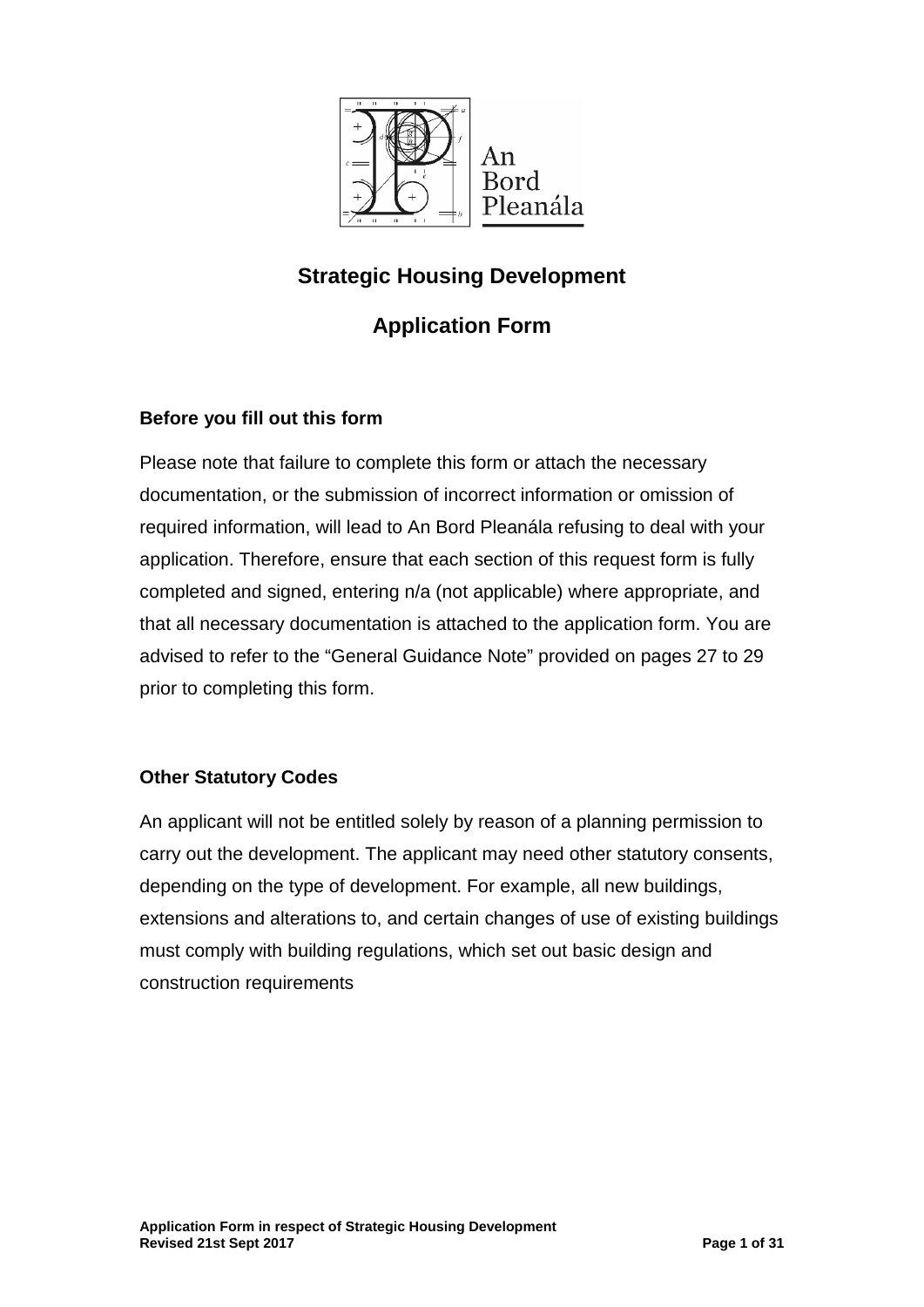## **Data Protection**

It is the responsibility of persons or entities wishing to use any personal data on a planning application form for direct marketing purposes to be satisfied that they may do so legitimately under the requirements of the Data Protection Acts 1988 and 2003. The Office of the Data Protection Commissioner state that the sending of marketing material to individuals without consent may result in action by the Data Protection Commissioner against the sender, including prosecution.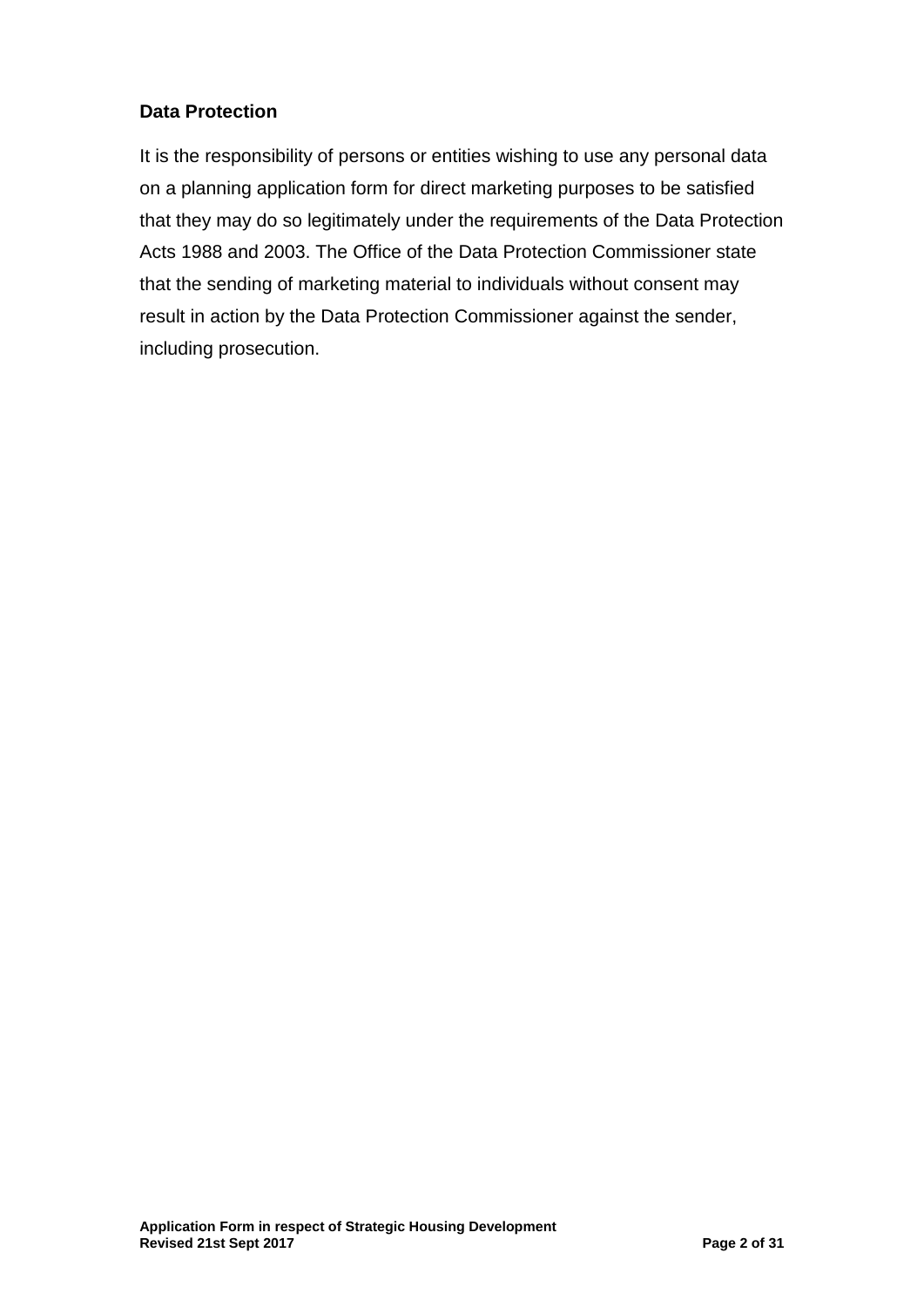

**Application Form in respect of a Strategic Housing Development**

**Contact details for sections 1 to 4 to be supplied in Section 26 of this form.**

#### **1. Applicant:**

| Name of Applicant: | <sup>1</sup> Montip Horizon Ltd. |
|--------------------|----------------------------------|
|--------------------|----------------------------------|

#### **2. Where the Applicant is a Company (Registered under the Companies Acts):**

| <b>Registered Address of</b><br>Company: | 2a Harley Court,<br>Sarsfield Road,<br>Wilton,<br><b>Cork</b><br><b>T12 FVP6</b> |
|------------------------------------------|----------------------------------------------------------------------------------|
| <b>Company Registration No:</b>          | 554669                                                                           |

### **3. Name of Person/Agent (if any) Acting on Behalf of the Applicant:**

| Name:                                                                                                                                                 | <b>Harry Walsh</b>                                                                                                                                   |
|-------------------------------------------------------------------------------------------------------------------------------------------------------|------------------------------------------------------------------------------------------------------------------------------------------------------|
| Is An Bord Pleanála to send all<br>correspondence to the above<br>person/agent acting on behalf of<br>the applicant? (Please tick<br>appropriate box) | $\forall$ es: [ $\checkmark$ ] No: [ ]<br>(Please note that if the answer is "No", all<br>correspondence will be sent to the applicant's<br>address) |

### **4. Person Responsible for Preparation of Drawings and Plans:**

| Name:         | <b>Conor Kinsella</b>           |
|---------------|---------------------------------|
| Firm/Company: | <b>O'Mahony Pike Architects</b> |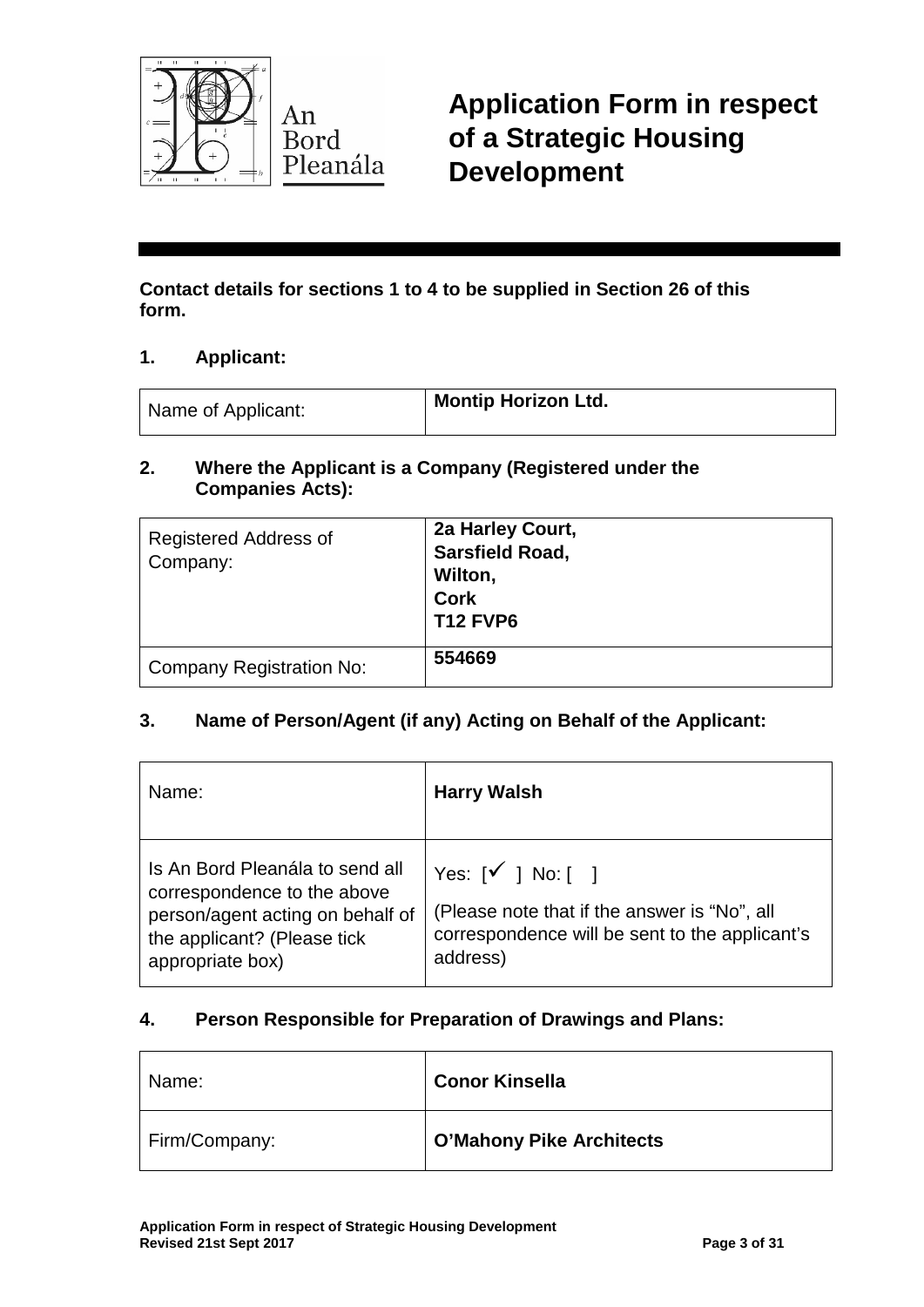## **5. Planning Authority**

| Name of the Planning<br>Authority(s) in whose functional<br>area the site is situated: | <b>Cork City Council</b> |
|----------------------------------------------------------------------------------------|--------------------------|
|                                                                                        |                          |

# **6. Site of Proposed Strategic Housing Development:**

| Postal Address /Townland/ Location of the Proposed Development (sufficient to<br>identify the site in question):                                                                                                                                                                                                       |                      |  |  |
|------------------------------------------------------------------------------------------------------------------------------------------------------------------------------------------------------------------------------------------------------------------------------------------------------------------------|----------------------|--|--|
| Address Line 1:                                                                                                                                                                                                                                                                                                        | <b>Jacobs Island</b> |  |  |
| Address Line 2:                                                                                                                                                                                                                                                                                                        | <b>Ballinure</b>     |  |  |
| Address Line 3:                                                                                                                                                                                                                                                                                                        | <b>Mahon</b>         |  |  |
| Town/City:                                                                                                                                                                                                                                                                                                             | <b>Cork</b>          |  |  |
| County:                                                                                                                                                                                                                                                                                                                |                      |  |  |
| Eircode:                                                                                                                                                                                                                                                                                                               |                      |  |  |
| 6429-02<br><b>Ordnance Survey Map</b><br>Ref. No. (and the Grid<br>6429-02, 6429-01<br>Reference where<br>available)                                                                                                                                                                                                   |                      |  |  |
| Where available, please provide the application site boundary, as shown in the<br>submitted plans / drawings, as an ESRI shapefile in the Irish Transverse Mercator<br>(ITM IRENET95) co-ordinate reference system. Alternatively, a CAD file in .dwg<br>format, with all geometry referenced to ITM, may be provided. |                      |  |  |
| 3.43<br>Area of site to which the application relates in hectares:<br>ha                                                                                                                                                                                                                                               |                      |  |  |

| ZO 20 Mixed Use zoning Jacobs Island |
|--------------------------------------|
| &                                    |
|                                      |
| <b>ZO 9 Neighbourhood Centres</b>    |
|                                      |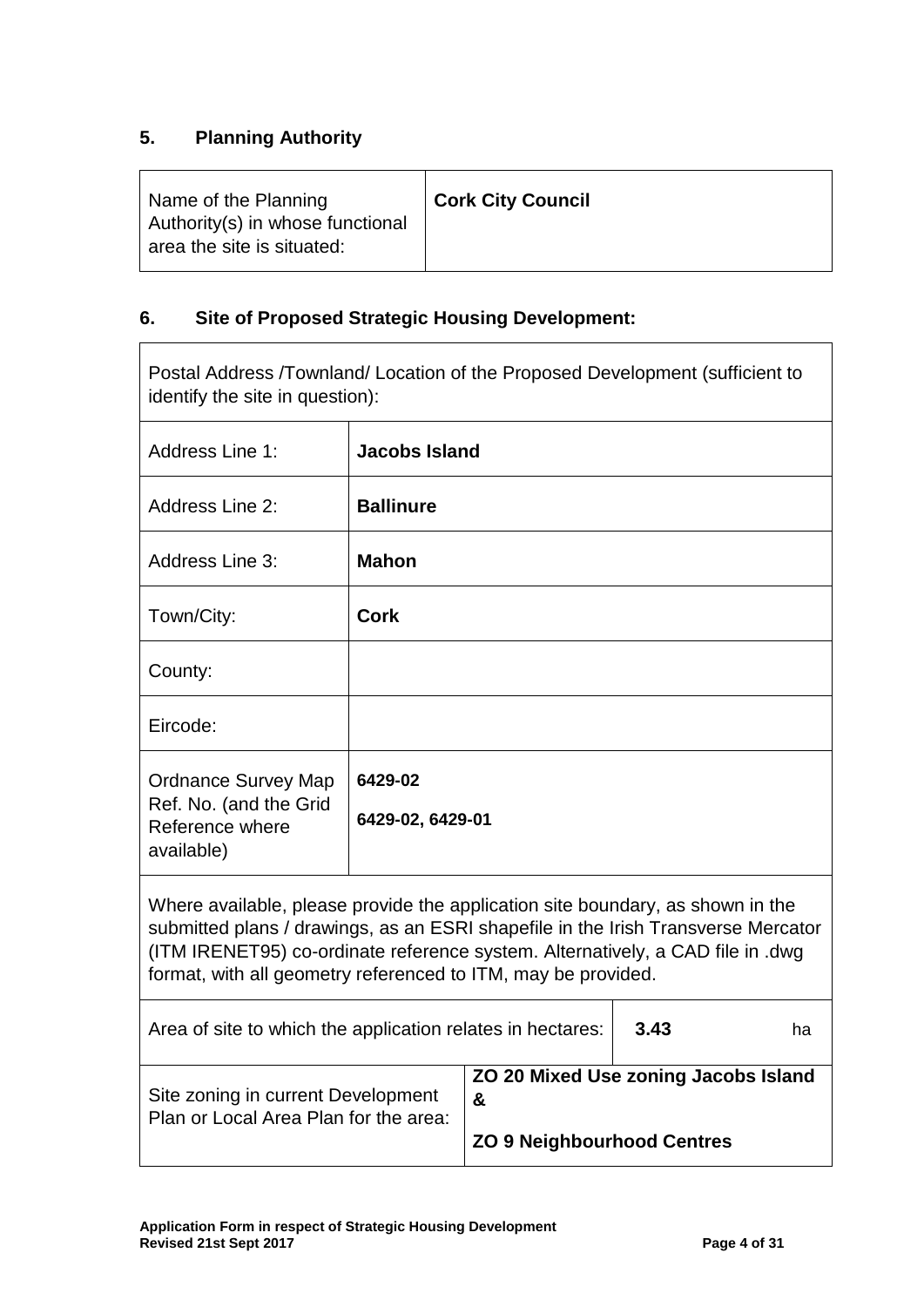### **7. Applicant's Interest in the Site:**

| Please tick appropriate box to<br>show the applicant's legal<br>interest in the land or structure:              | Owner                       | Occupier                                             | Other                                            |  |
|-----------------------------------------------------------------------------------------------------------------|-----------------------------|------------------------------------------------------|--------------------------------------------------|--|
|                                                                                                                 |                             |                                                      |                                                  |  |
| Where legal interest is "Other", please expand further on the applicant's interest in<br>the land or structure: |                             |                                                      |                                                  |  |
| The Applicant intends to develop the site with the consent of the owners.                                       |                             |                                                      |                                                  |  |
| State Name and Address of<br>the Site Owner:                                                                    | lands)                      |                                                      | T, T & M McCarthy (Owners of Jacobs Island       |  |
| If the applicant is not the                                                                                     | <b>McCarthy Properties,</b> |                                                      |                                                  |  |
| legal owner, please note that<br>you are required to supply a                                                   | <b>Centre Park House,</b>   |                                                      |                                                  |  |
| letter of consent, signed by the                                                                                | <b>Centre Park Road,</b>    |                                                      |                                                  |  |
| site owner.                                                                                                     | Cork.                       |                                                      |                                                  |  |
|                                                                                                                 |                             |                                                      | <b>Cork City Council (Owners of Public Road)</b> |  |
|                                                                                                                 | City Hall,                  |                                                      |                                                  |  |
|                                                                                                                 | Cork.                       |                                                      |                                                  |  |
| Does the applicant own or control adjoining, abutting or<br>adjacent lands?                                     |                             | Yes: $\lceil \sqrt{\ } \rceil$ No: $\lceil \ \rceil$ |                                                  |  |
| If the answer is "Yes" above, identify the lands and state the nature of the control<br>involved:               |                             |                                                      |                                                  |  |

#### **Lands outlined in Blue on Site Location Map are under ownership of T, T & M McCarthy.**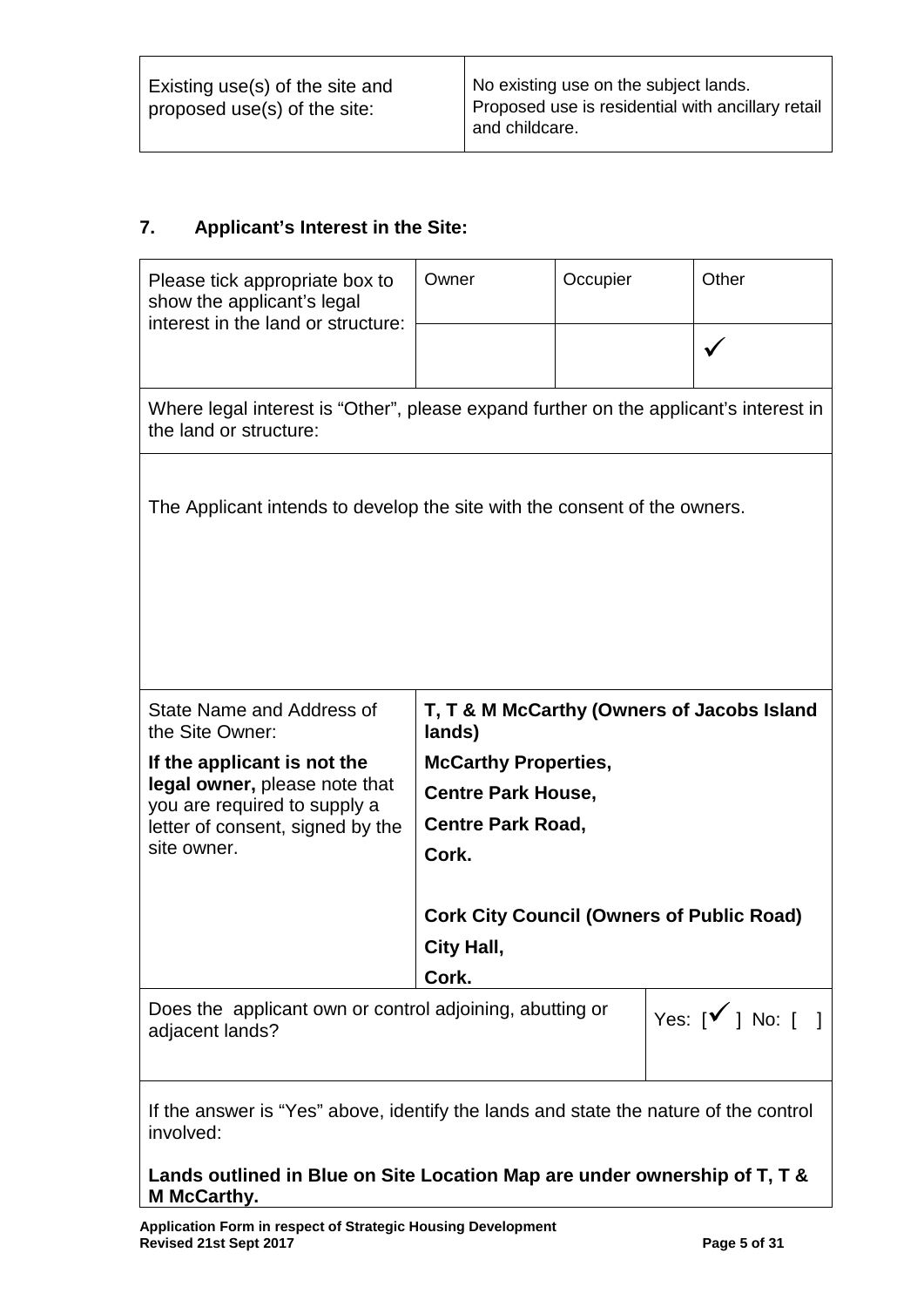## **8. Site History:**

 $\Gamma$ 

| this land / structure?                             | Is the applicant aware of any valid planning applications or<br>An Bord Pleanála decisions previously made in respect of                                                                                                                                                                                                                                                                                   | Yes: $\lceil \sqrt{\ } \rceil$ No: $\lceil \ \rceil$                        |
|----------------------------------------------------|------------------------------------------------------------------------------------------------------------------------------------------------------------------------------------------------------------------------------------------------------------------------------------------------------------------------------------------------------------------------------------------------------------|-----------------------------------------------------------------------------|
|                                                    | <b>Note:</b> If an application for permission for strategic housing development or a<br>planning application under section 34 of the Planning and Development Act 2000<br>has been made in respect of this site in the 6 months prior to the submission of<br>this application, the site notice for the current application in respect of strategic<br>housing development must be on a yellow background. |                                                                             |
| of application(s) / appeal(s):                     | If the answer is "Yes" above, please state the planning register reference<br>number(s) / An Bord Pleanála reference number(s) of same, if known, and details                                                                                                                                                                                                                                              |                                                                             |
| Reg. Ref. No. /<br>An Bord<br>Pleanála Ref.<br>No. | <b>Nature of Proposed Development</b>                                                                                                                                                                                                                                                                                                                                                                      | <b>Final Decision by</b><br><b>Planning Authority /</b><br>An Bord Pleanála |
| <b>Statement</b>                                   | Detailed Planning History outlined in Accompanying Planning and Design                                                                                                                                                                                                                                                                                                                                     |                                                                             |
| 00/24609                                           | <b>Residential scheme of 431 units</b>                                                                                                                                                                                                                                                                                                                                                                     | <b>Conditional Grant</b>                                                    |
| 05/29340                                           | The provision of 2 additional<br>floors to Block 1 and Block 2 of<br>development previously permitted<br>under<br>Planning Reference TP 24609/00                                                                                                                                                                                                                                                           | <b>Conditional Grant</b>                                                    |
| 05/29373                                           | The provision of 2 additional floors to<br>Block 5 and Block 6 of the permitted<br>residential development. (previously<br>permitted under TP 24609/00)                                                                                                                                                                                                                                                    | <b>Conditional Grant</b>                                                    |
| 05/30294                                           | <b>Retention permission for alterations to</b><br>Block 7 providing for an increase in<br>height from the permitted 6 storeys to<br>8 storeys plus mezzanine & the<br>reconfiguration and increase of the<br>permitted floor plans to provide for an<br>additional 32 no. apartments.                                                                                                                      | <b>Conditional Grant</b>                                                    |
| 06/30618                                           | <b>Permission for 2 additional floors to</b><br><b>Block 8</b><br>of an existing residential development.<br>The development provided for an<br>additional 16 no. apartments.                                                                                                                                                                                                                              | <b>Conditional Grant</b>                                                    |

 $\overline{\phantom{a}}$ 

 $\top$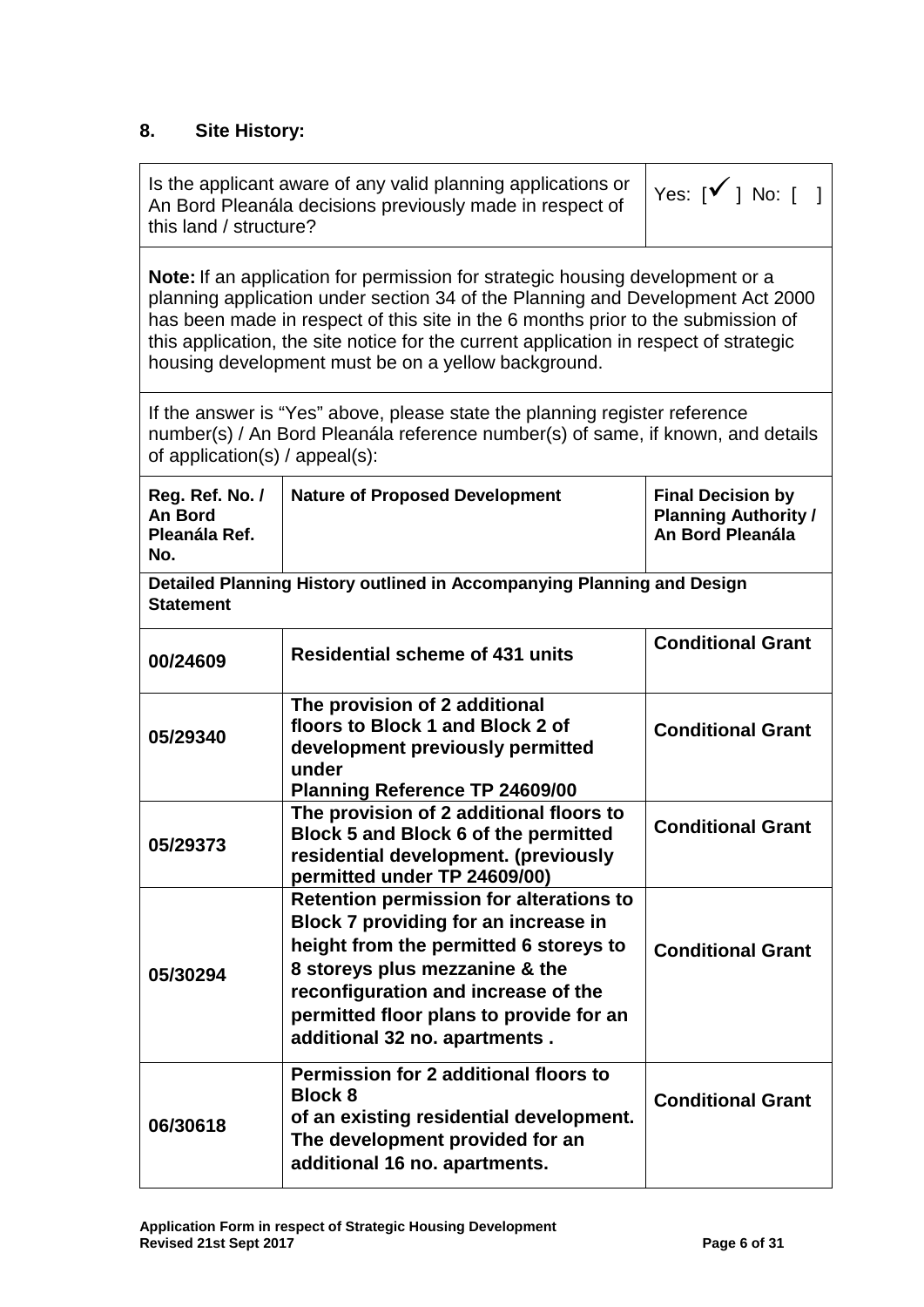| 07/32285, PL<br>28.228312                                                                                                                                                                       | <b>Permission to replace permitted</b><br>blocks 3<br>and 4 of the existing residential<br>development, permitted by<br>T.P.24609/00 with two new apartment<br>buildings                                                                                                      | <b>Split Decision</b>             |
|-------------------------------------------------------------------------------------------------------------------------------------------------------------------------------------------------|-------------------------------------------------------------------------------------------------------------------------------------------------------------------------------------------------------------------------------------------------------------------------------|-----------------------------------|
| 07/32647, PL<br>28.228153                                                                                                                                                                       | Permission for a 15,590 m2 mixed<br>use development of up to five storeys<br>in height on the site where permission<br><b>Refused</b><br>for a 2 storey pub/restaurant of 1,858<br>m2, 3 storey leisure centre with a floor<br>area of 2,813 m2 and 140 car parking<br>spaces |                                   |
| 08/33526, PL<br>28.232675                                                                                                                                                                       | Development consisted of 40 no.<br>apartments, 500 m2 bar/restaurant, 500<br>m2 medical practice, 1,250 m2 of retail<br>and retail services. 183 no. car parking<br>spaces were proposed at basement,<br>ground and first floor levels                                        | <b>Refused</b>                    |
| 13/35575<br>PL 28.242701                                                                                                                                                                        | The construction of a two storey<br><b>Neighbourhood Centre with a gross</b><br>floor area of 2,269 m2.                                                                                                                                                                       | <b>Refused</b>                    |
| 14/36170                                                                                                                                                                                        | Permission for six no. semi-detached<br>two storey houses and one no. two<br><b>Conditional Grant</b><br>storey detached house in lieu ofeight<br>no. terraced three story houses,<br>previously approved<br>under TP 00/24609.                                               |                                   |
|                                                                                                                                                                                                 | Is the site of the proposed development subject to a<br>current appeal to An Bord Pleanála?                                                                                                                                                                                   | Yes: $[ \ ]$ No: $[ \checkmark \$ |
| If the answer is "Yes" above, please specify the An Bord Pleanála reference no.:                                                                                                                |                                                                                                                                                                                                                                                                               |                                   |
| Is the applicant aware of any other relevant recent planning<br>Yes: $[\checkmark]$ No: [ ]<br>applications or decisions by An Bord Pleanála in relation to<br>adjoining or adjacent sites?     |                                                                                                                                                                                                                                                                               |                                   |
| If the answer is "Yes" above, please state the planning register reference<br>number(s) / An Bord Pleanála reference number(s) of same, if known, and details<br>of application(s) / appeal(s): |                                                                                                                                                                                                                                                                               |                                   |
| 00/24611<br>(1)                                                                                                                                                                                 |                                                                                                                                                                                                                                                                               |                                   |
| <b>O'Callaghan Properties</b>                                                                                                                                                                   |                                                                                                                                                                                                                                                                               |                                   |
| Development of a 9,290 m <sup>2</sup> Trade Centre, 150 room hotel and office<br>development, in addition to a leisure centre, public house and restaurant.                                     |                                                                                                                                                                                                                                                                               |                                   |
| <b>Conditional Grant</b>                                                                                                                                                                        |                                                                                                                                                                                                                                                                               |                                   |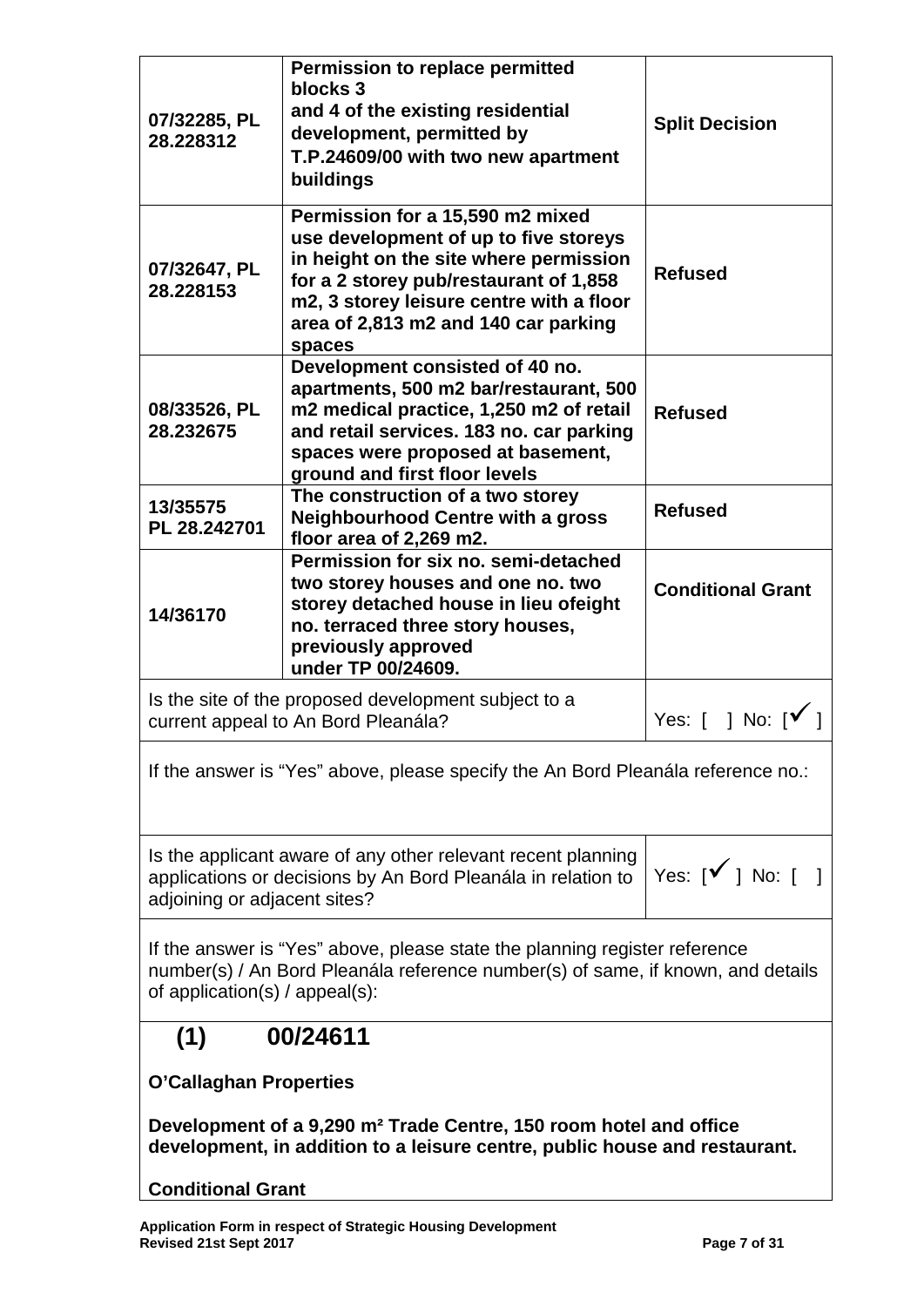| 07/32686, PL 28.232275<br>(2)                                                                                                                                                                                                                                                                                                                        |                                                                                   |                                   |
|------------------------------------------------------------------------------------------------------------------------------------------------------------------------------------------------------------------------------------------------------------------------------------------------------------------------------------------------------|-----------------------------------------------------------------------------------|-----------------------------------|
| <b>Riga Developments</b><br>Mixed use scheme including 325 no. apartments, a 184 no. bedroom hotel,<br>with ancillary services and facilities, local services area including<br>convenience store, café, medical unit, dentist, crèche building and<br>basement car parking to be accommodated in 7 blocks ranging in height<br>from 2 to 21 floors. |                                                                                   |                                   |
| <b>Conditional Grant</b>                                                                                                                                                                                                                                                                                                                             |                                                                                   |                                   |
| flooded?                                                                                                                                                                                                                                                                                                                                             | Is the applicant aware of the site ever having been                               | Yes: $[ \ ]$ No: $[ \checkmark ]$ |
| If the answer is "Yes" above, please give details e.g. year, extent:                                                                                                                                                                                                                                                                                 |                                                                                   |                                   |
|                                                                                                                                                                                                                                                                                                                                                      |                                                                                   |                                   |
|                                                                                                                                                                                                                                                                                                                                                      |                                                                                   |                                   |
|                                                                                                                                                                                                                                                                                                                                                      |                                                                                   |                                   |
|                                                                                                                                                                                                                                                                                                                                                      |                                                                                   |                                   |
|                                                                                                                                                                                                                                                                                                                                                      | Is the applicant aware of previous uses of the site e.g.<br>dumping or quarrying? | Yes: $[$ ] No: $[$ $\checkmark$   |
|                                                                                                                                                                                                                                                                                                                                                      | If the answer is "Yes" above, please give details:                                |                                   |
|                                                                                                                                                                                                                                                                                                                                                      |                                                                                   |                                   |
|                                                                                                                                                                                                                                                                                                                                                      |                                                                                   |                                   |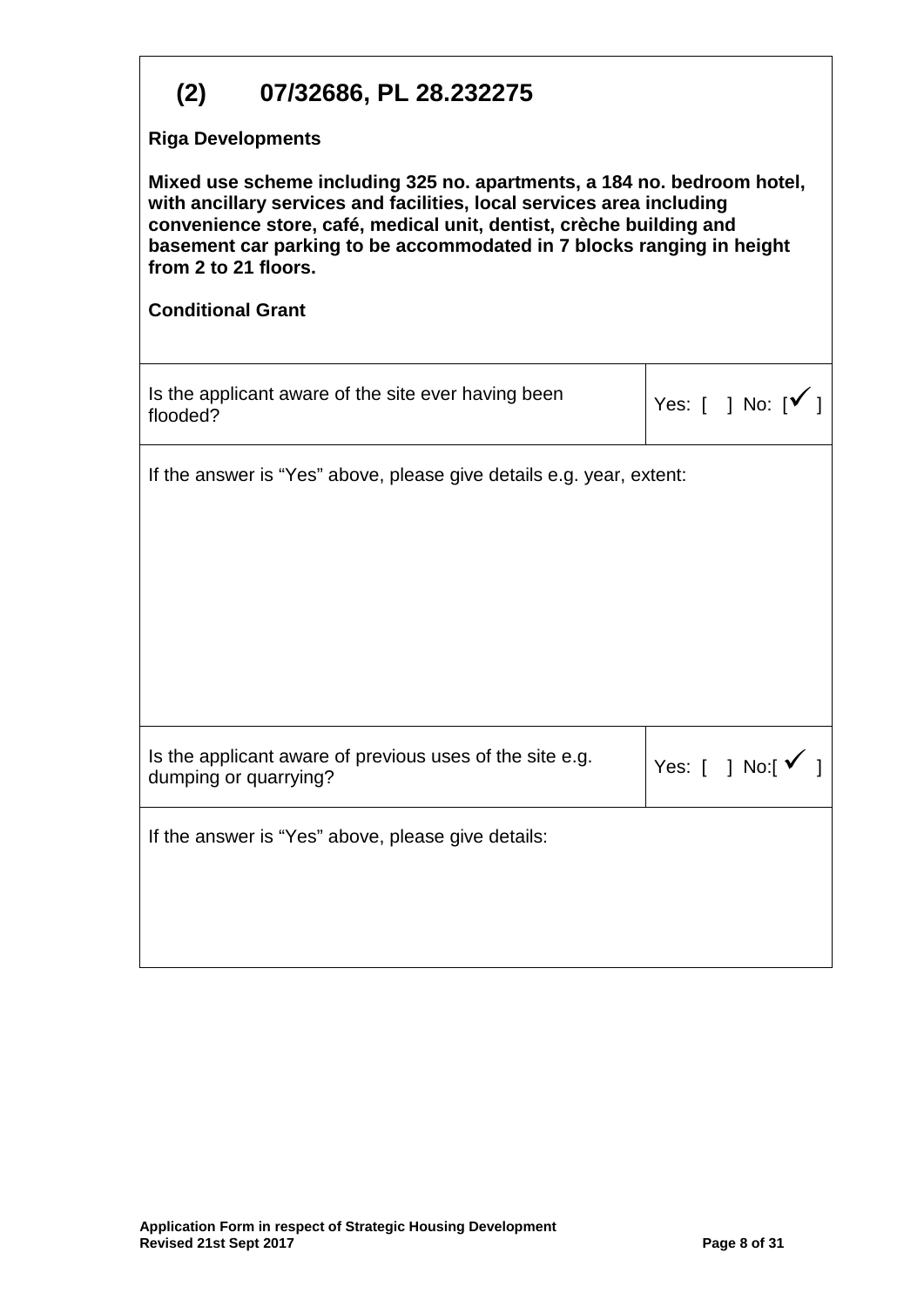Please provide a brief description of the nature and extent of the proposed development, including-

- the proposed types and numbers of houses, student accommodation or both,
- in the case of student accommodation units, the combined number of bedspaces, and any other uses to which those units may be put,
- proposed services ancillary to residential development,
- other proposed uses in the development of the land, the zoning of which facilitates such use, and
- where an Environmental Impact Assessment Report or Natura Impact Statement has been prepared in respect of the application, an indication of that fact.

**The development will consist of the construction of a residential scheme of 413 no. apartments with ancillary tenant amenity and management facilities, neighbourhood centre consisting of a crèche and 3 no. retail units, landscaping, road improvement works, substation and all ancillary site development works. The proposed development represents an alteration of the scheme permitted by T.P.24609/00 which included 8 no. apartment blocks (Blocks 1,2,5 & 6 constructed to date). The proposed development will consist of 6 no. blocks (4 no. new blocks to replace Blocks 3,4,7 & 8 permitted by TP 24609/00 and additional Blocks 9 & 10) ranging in height from 6 to 25 storeys and including; Block 3 (25 storeys) consisting of 152 no. apartments including 2 no. 1-bedroom apartment, 144 no. 2-bedroom apartments & 6 no. 3-bedroom apartments; Block 4 (8 storeys) consisting of 67 no. apartments including 14 no. studio apartments, 12 no. 1-bedroom apartments, 38 no. 2-bedroom apartments & 3 no. 3 bedroom apartments; Block 7 (7 storeys) consisting of 49 no. apartments including 10 no. studio apartments, 10 no. 1-bedroom apartments, 25 no. 2-bedroom apartments & 4 no. 3-bedroom apartments; Block 8 (6 storeys) consisting of 40 no. apartments including 10 no. 1-bedroom apartments, 26 no. 2-bedroom apartments & 4 no. 3-bedroom apartments; Block 9 (6 storeys) consisting of 46 no. apartments including 10. No 1-bedroom apartments, 33 no. 2 bedroom apartments & 3 no. 3-bedroom apartments; Block 10 (6 storeys) consisting of 59 no. apartments including 1 no. studio apartment, 26 no. 1-bedroom apartments & 32 no. 2-bedroom apartments. The ground floor of Block 10 provides for the neighbourhood centre consisting of 3 no. ground floor retail units, totalling 861 m2 and a crèche totalling 392 m2. The proposed development makes provision for landscaped communal open spaces and 3 no. additional access points to the adjacent Lough Mahon walkway / cycleway. Car parking, motorcycle & bicycle parking spaces will be provided on the surface, in an under croft beneath Block 3 and 4 and in an extension to the existing basement under existing Blocks 5 and 6 and under proposed Blocks 7, 8 and 9. Access**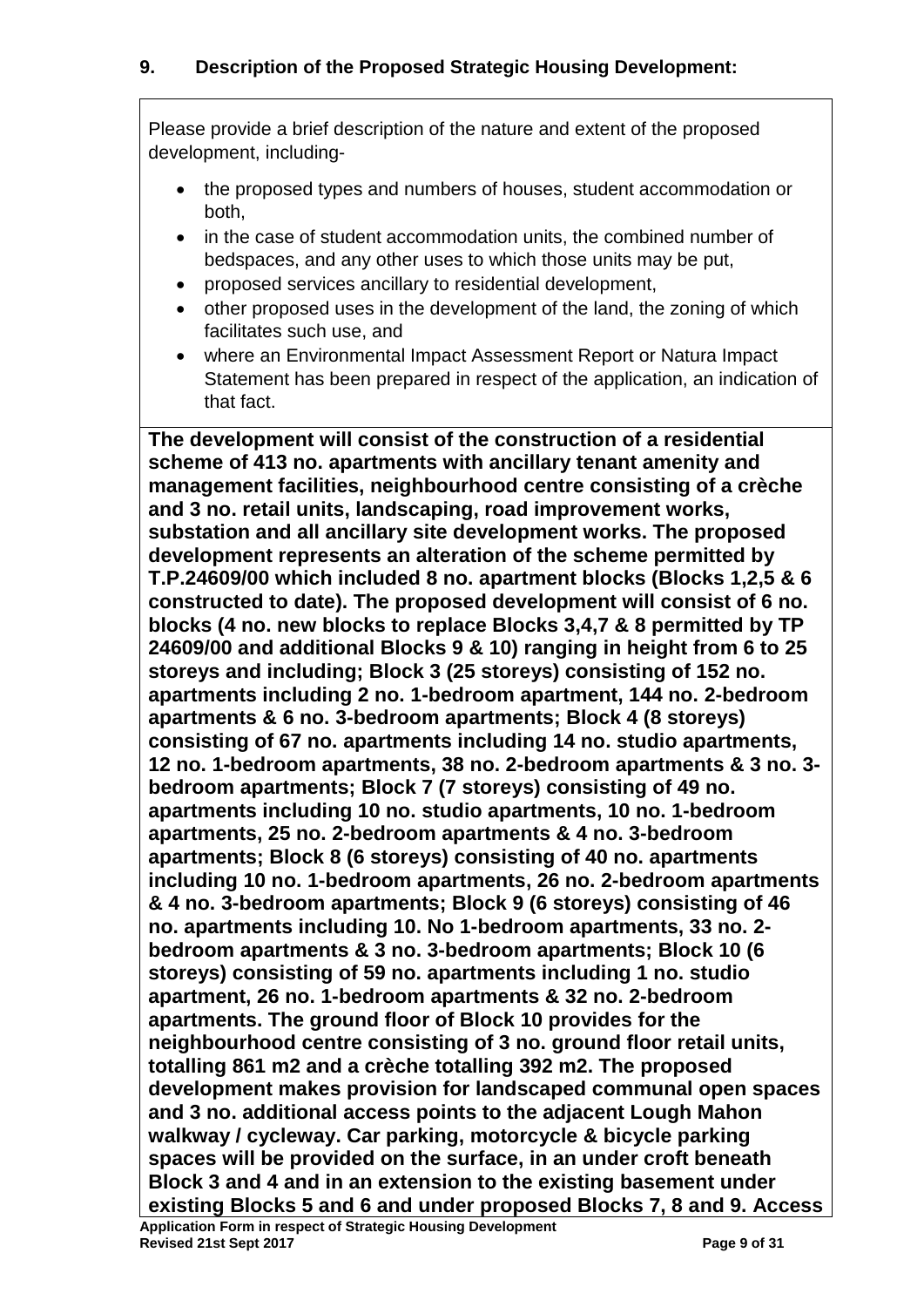**to the proposed extended basement car park will be via the existing basement entrance and ramp. The proposed development will also provide for upgrades to a section of the Mahon Link Road (R852) to the North of the N40 interchange to incorporate a dedicated bus lane. Access to the proposed development will be from the existing entrance to Jacob's Island from the R852 at the N40 Mahon Interchange.**

Please submit a site location map sufficient to identify the land, at appropriate scale. **Enclosed:** Yes:  $\begin{bmatrix} \checkmark & 1 \\ 1 & \checkmark \end{bmatrix}$ Please submit a draft layout plan of the proposed development, at appropriate scale. **Enclosed:** Yes:  $\lceil \sqrt{\ } \rceil$  No:  $\lceil \ \rceil$ 

## **10. Pre-Application Consultations**

### **(A) Consultation with Planning Authority:**

State the date(s) and planning authority reference number(s) of the consultation meeting(s) held with the planning authority under section 247 of the Planning and Development Act 2000:

| <b>Planning Authority</b><br>reference number: | n/a                                              |
|------------------------------------------------|--------------------------------------------------|
| Meeting date $(s)$ :                           | 12th March 2018<br>6 <sup>th</sup> February 2018 |

### **(B) Consultation with An Bord Pleanála:**

State the date(s) and An Bord Pleanála reference number(s) of the preapplication consultation meeting(s) with An Bord Pleanála:

| An Bord Pleanála<br>reference number: | ABP-301345-18            |
|---------------------------------------|--------------------------|
| Meeting date(s):                      | 4 <sup>th</sup> May 2018 |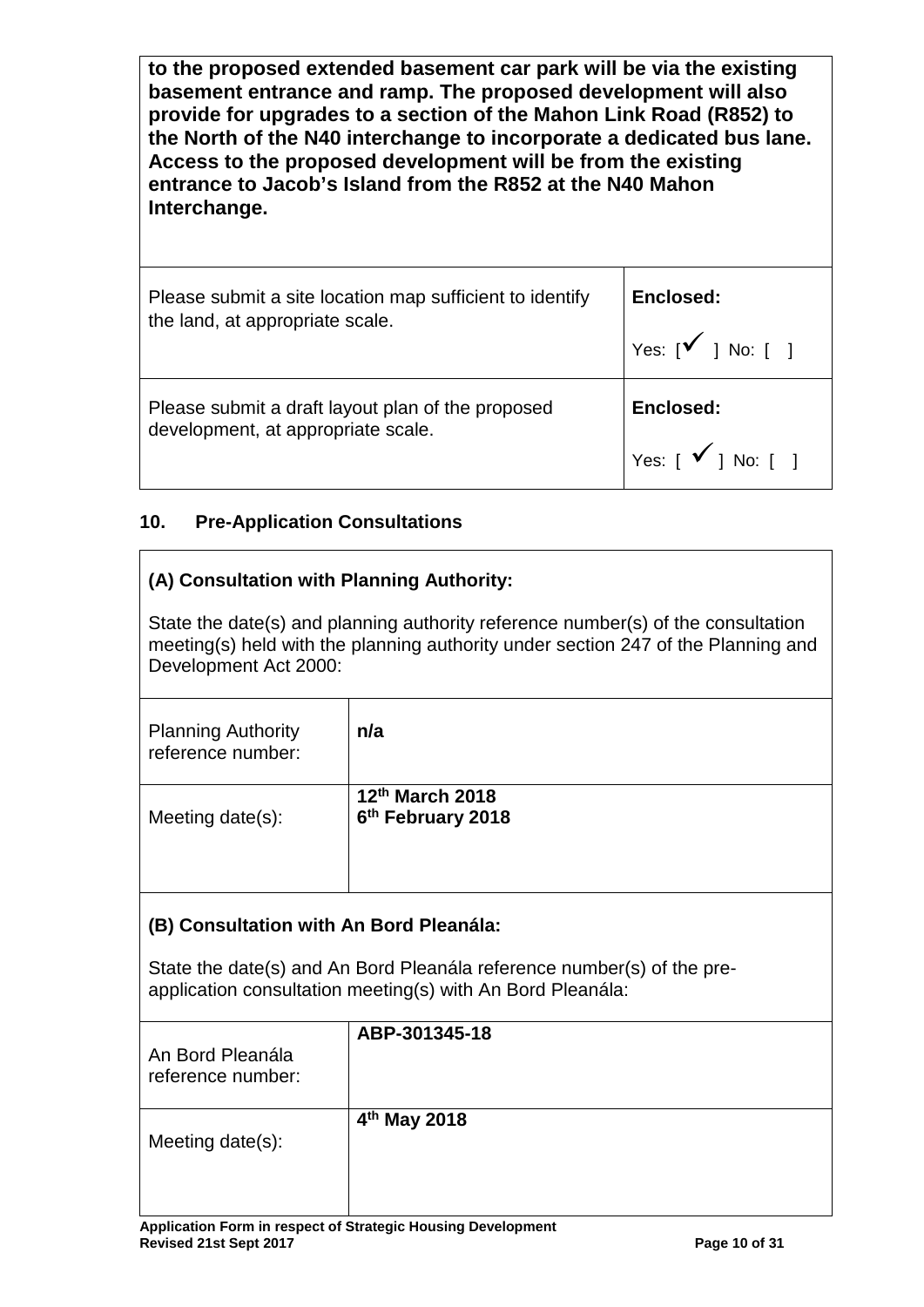| (C) Any Consultation with Prescribed Authorities or the Public:                                                                                                  |  |  |
|------------------------------------------------------------------------------------------------------------------------------------------------------------------|--|--|
| Provide details of any other consultations the applicant had with authorities<br>prescribed under section 8(1)(b) and (c) of the Act of 2016 or with the public: |  |  |
|                                                                                                                                                                  |  |  |
| Correspondence with Irish Water. Details in Civil Engineering report<br>prepared by Murphy Matson O'Sullivan and enclosed with application.                      |  |  |
|                                                                                                                                                                  |  |  |

## **11. Application Requirements**

| (a) Is a copy of the page from the newspaper containing<br>the notice relating to the proposed strategic housing<br>development enclosed with this application? |                                               | Enclosed:<br>Yes: $\begin{bmatrix} \checkmark \end{bmatrix}$ No: $\begin{bmatrix} \checkmark \end{bmatrix}$ |  |
|-----------------------------------------------------------------------------------------------------------------------------------------------------------------|-----------------------------------------------|-------------------------------------------------------------------------------------------------------------|--|
| If the answer to above is<br>"Yes", state name(s) of<br>newspaper(s) and date(s) of<br>publication:                                                             | <b>Evening Echo</b><br>29th June 2018         |                                                                                                             |  |
| (b) Is a copy of the site notice relating to the proposed<br>development enclosed with this application?                                                        | Enclosed:<br>Yes: $[\checkmark]$ No: $[ \; ]$ |                                                                                                             |  |
| If the answer to above is "Yes", state date on which the<br>site notice(s) was erected:                                                                         |                                               | 29th June 2018                                                                                              |  |
| <b>Note:</b> The location of the site notice(s) should be shown on the site location map<br>enclosed with this application.                                     |                                               |                                                                                                             |  |
| (c) Is an Environmental Impact Assessment Report<br>(EIAR) required for the proposed development?                                                               |                                               | Yes: $\lceil$   No: $\lceil \sqrt{\ } \rceil$                                                               |  |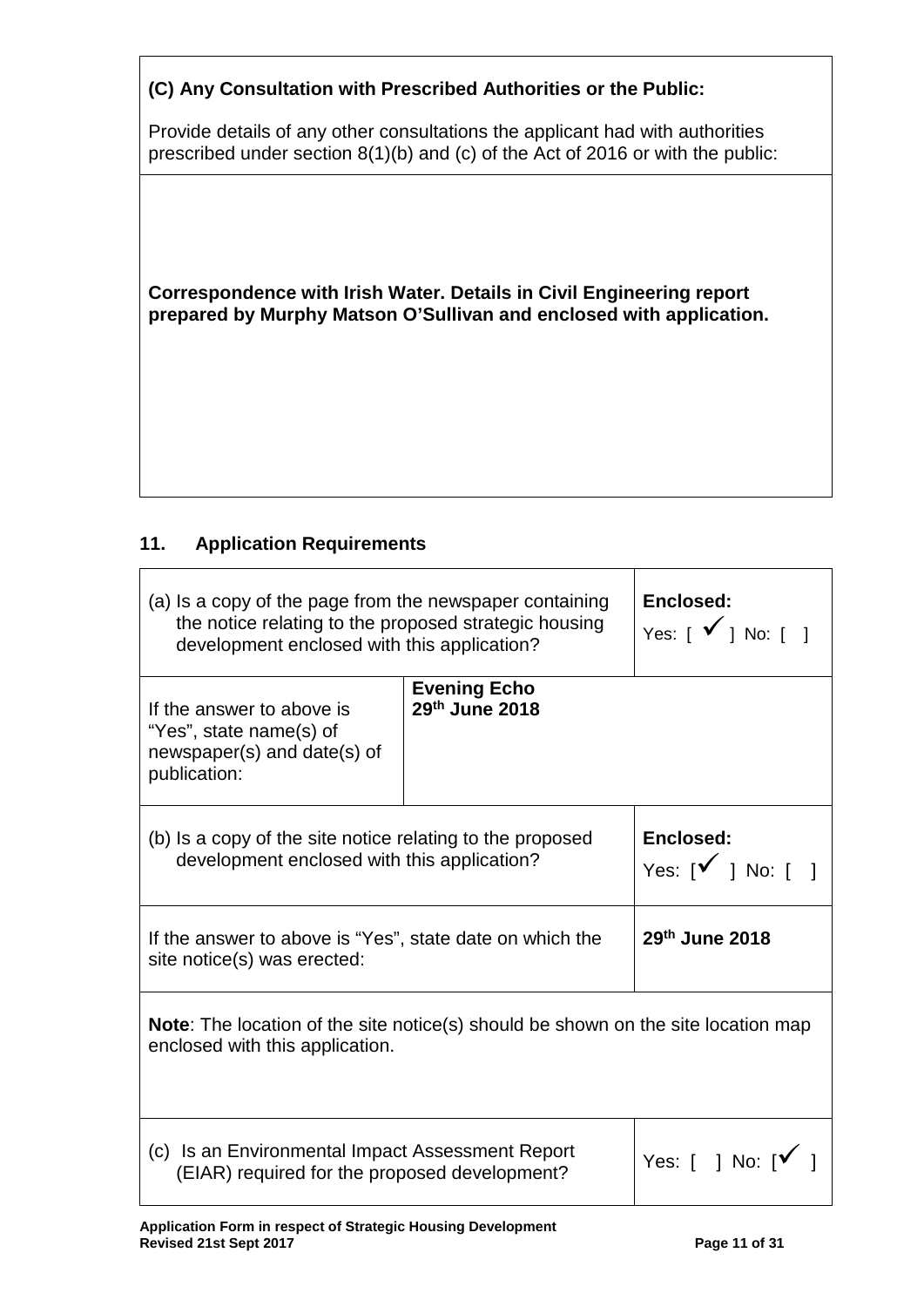| If the answer to above is "Yes", is an EIAR enclosed with<br>this application?                                                                                                                                                                                                                                                                                             | Enclosed:<br>Yes: [ ] No: [ ]                                                |                  |  |
|----------------------------------------------------------------------------------------------------------------------------------------------------------------------------------------------------------------------------------------------------------------------------------------------------------------------------------------------------------------------------|------------------------------------------------------------------------------|------------------|--|
| (d) Is the proposed development, in whole or in part,<br>within or close to a European site or Natural Heritage<br>Area?                                                                                                                                                                                                                                                   | Yes: $[\checkmark]$ No: $[$ ]                                                |                  |  |
| (e) Is a Natura Impact Statement (NIS) required for the<br>proposed development?                                                                                                                                                                                                                                                                                           | Yes: $\begin{bmatrix} 1 & \text{No: } \mathbb{I} & \mathbb{I} \end{bmatrix}$ |                  |  |
| this application?                                                                                                                                                                                                                                                                                                                                                          | If the answer to above is "Yes", is an NIS enclosed with                     | Yes: [ ] No: [ ] |  |
| (f) Has a copy of this application, and any EIAR and/or<br>NIS required, been sent to the relevant planning<br>authority, in both printed and electronic form?                                                                                                                                                                                                             | Yes: $[\sqrt{ } ]$ No: $[ ]$                                                 |                  |  |
| (g) Has a copy of this application, and any EIAR and/or<br>NIS required, together with a notice stating that<br>submissions or observations may be made in writing<br>to An Bord Pleanála (ABP) during the period of 5<br>weeks from the receipt by ABP of the application,<br>been sent to the relevant prescribed authorities, in<br>both printed and electronic format? | Yes: $[\check{v}]$<br>No: $\begin{bmatrix} \end{bmatrix}$<br>$N/A:$ [ ]      |                  |  |
| <b>Transport Infrastructure Ireland</b><br><b>Irish Water</b><br>If the answer to the<br>above is "Yes", list the<br><b>Irish Aviation Authority</b><br>prescribed authorities<br><b>Cork Airport</b><br>concerned:<br>Department of Culture Heritage and the Gaeltacht<br><b>An Taisce</b><br><b>National Transport Authority</b><br><b>Heritage Council</b>              |                                                                              |                  |  |
| $2nd$ July 2018<br>If the answer to the above is "Yes", state the date on<br>which the required documents and electronic copy were<br>sent to the relevant prescribed authorities:                                                                                                                                                                                         |                                                                              |                  |  |
|                                                                                                                                                                                                                                                                                                                                                                            |                                                                              |                  |  |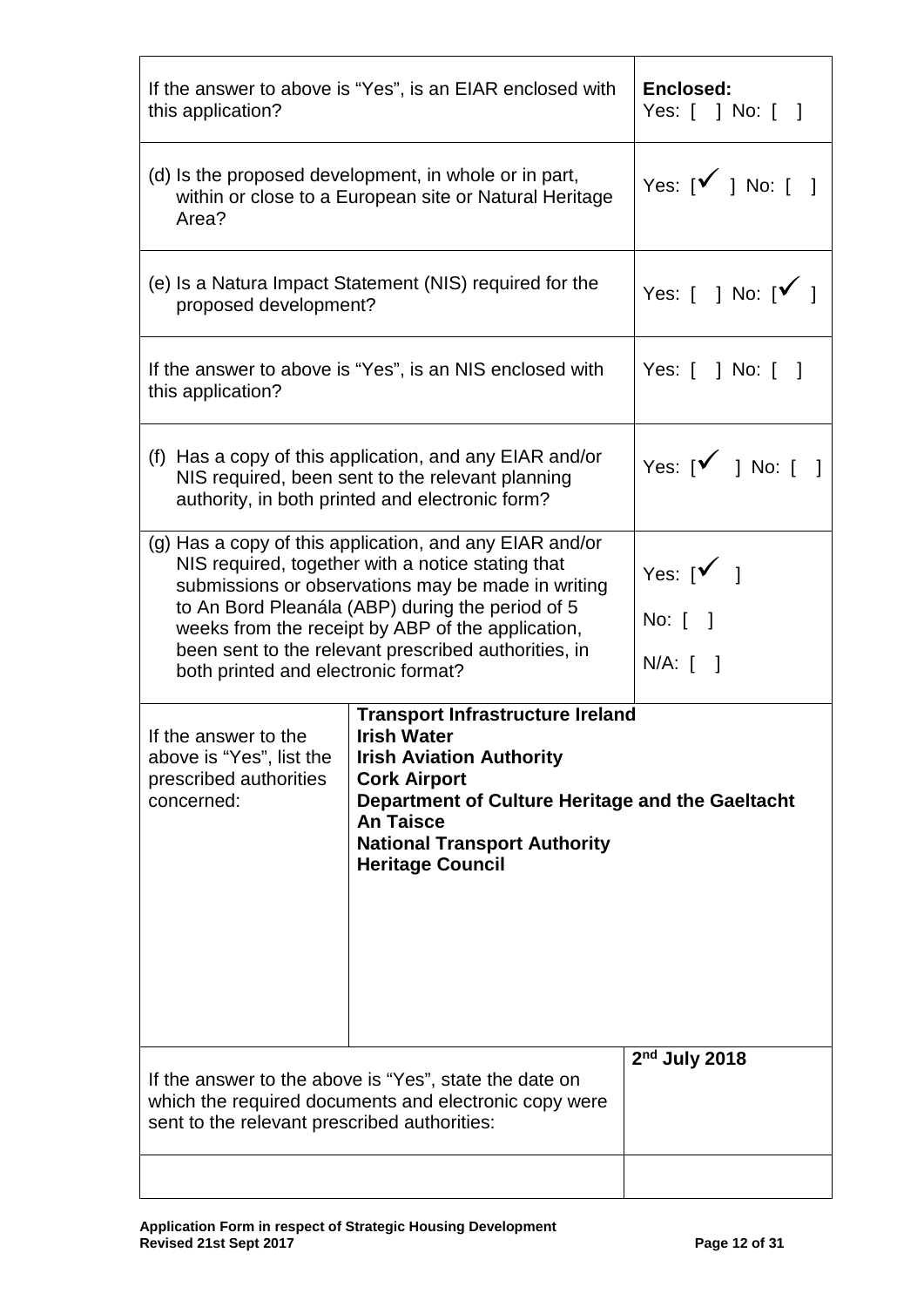| (h) Is the proposed development likely to have<br>significant effects on the environment of a Member<br>State of the European Union or a state that is a party<br>to the Transboundary Convention?                                                                                                                                                                                                                          | Yes: $\lceil$   No: $\lceil \sqrt{ } \rceil$ |
|-----------------------------------------------------------------------------------------------------------------------------------------------------------------------------------------------------------------------------------------------------------------------------------------------------------------------------------------------------------------------------------------------------------------------------|----------------------------------------------|
| If the answer to the above is "Yes", has a copy of this<br>application, and the accompanying EIAR, together with<br>a notice stating that submissions or observations may<br>be made in writing to An Bord Pleanála (ABP) during the<br>period of 5 weeks from the receipt by ABP of the<br>application, been sent to the relevant authority in the<br>state or states concerned, in both printed and electronic<br>format? | Yes: $[   No :   ]$                          |
| If the answer to the above is "Yes", list the state(s) and<br>the prescribed authorities concerned:                                                                                                                                                                                                                                                                                                                         |                                              |
| If the answer to the above is "Yes", state the date on<br>which the required documents and electronic copy were<br>sent to the relevant prescribed authorities:                                                                                                                                                                                                                                                             |                                              |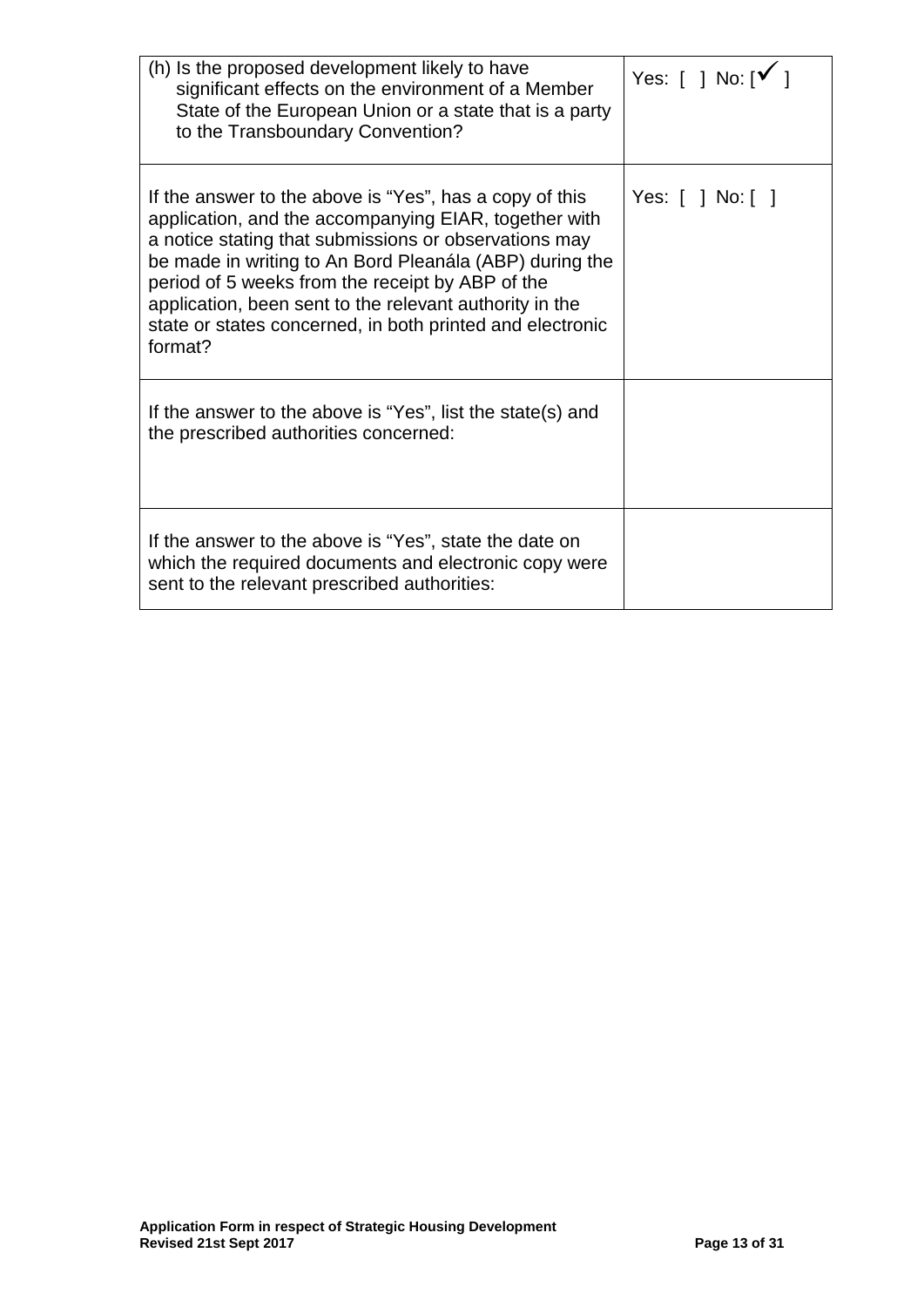# **12. Statements Enclosed with the Application Which:**

| (a) Set out how the the proposed strategic housing<br>development is consistent with the relevant objectives<br>of the relevant development plan:                                                                                                                                                                                                                     | Enclosed:<br>Yes: $\begin{bmatrix} \checkmark \end{bmatrix}$ No: $\begin{bmatrix} \checkmark \end{bmatrix}$               |  |  |
|-----------------------------------------------------------------------------------------------------------------------------------------------------------------------------------------------------------------------------------------------------------------------------------------------------------------------------------------------------------------------|---------------------------------------------------------------------------------------------------------------------------|--|--|
| <b>Note:</b> The statement should be accompanied by a list of each relevant<br>development plan objective considered by the prospective applicant in making the<br>statement and proposals forming part of the application that demonstrate the<br>consistency of the proposed development with that objective.                                                       |                                                                                                                           |  |  |
| (b) Set out, where applicable how the proposed strategic<br>housing development will be consistent with the<br>objectives of the relevant local area plan:                                                                                                                                                                                                            | Enclosed:<br>Yes: $[\sqrt{ } ]$ No: $[ ]$                                                                                 |  |  |
| <b>Note:</b> The statement should be accompanied by a list of each relevant local area<br>plan objective considered by the prospective applicant in making the statement<br>and any proposals forming part of the application that demonstrate the<br>consistency of the proposed development with that objective.                                                    |                                                                                                                           |  |  |
| (c) Set out, where applicable that the proposed strategic<br>housing development is, in the applicant's opinion,<br>consistent with the planning scheme for a strategic<br>development zone:                                                                                                                                                                          | Enclosed:<br>Yes: [ ] No: [ ]<br>$N/A:$ $\begin{bmatrix} 1 \\ 1 \end{bmatrix}$                                            |  |  |
| <b>Note:</b> The statement should be accompanied by a list of the principal provisions<br>of the planning scheme considered by the prospective applicant in making the<br>statement.                                                                                                                                                                                  |                                                                                                                           |  |  |
| (d) Set out how the the proposed strategic housing<br>development is, in the applicant's opinion, consistent<br>with any relevant guidelines issued by the Minister<br>under section 28 of the Act of 2000:                                                                                                                                                           | Enclosed:<br>Yes: $[\sqrt{ } ]$ No: $[ ]$<br>$N/A$ : $\lceil \quad \rceil$                                                |  |  |
| <b>Note:</b> The statement should be accompanied by a list of the guidelines<br>considered by the applicant in making the statement and proposals forming part<br>of the application that demonstrate the consistency of the proposed development<br>with the guidelines.                                                                                             |                                                                                                                           |  |  |
| (e) Where An Bord Pleanála notified the applicant of its<br>opinion that the documents enclosed with the request<br>for pre-application consultations required further<br>consideration and amendment in order to constitute a<br>reasonable basis for an application for permission, a<br>statement setting out any changes made to the<br>proposals in consequence. | Enclosed:<br>Yes: $[\sqrt{ } ]$ No: $[ ]$<br>$N/A$ : [ ]<br>*Details in Cover<br>Letter prepared by<br><b>HW Planning</b> |  |  |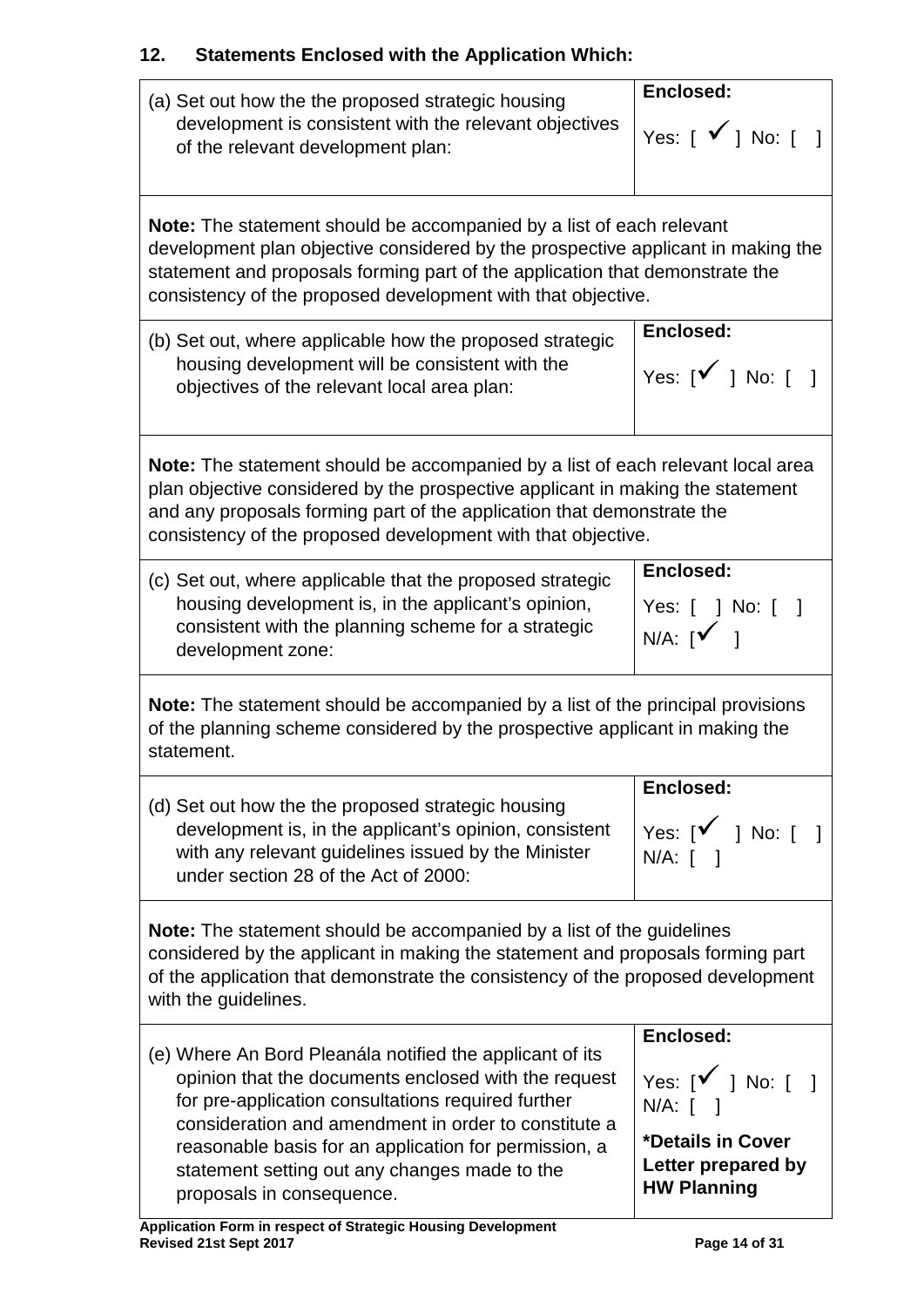| (f) Where An Bord Pleanála notified the applicant that                                                                                                                        | Er       |
|-------------------------------------------------------------------------------------------------------------------------------------------------------------------------------|----------|
| specified additional information should be submitted<br>with any application for permission, a statement<br>setting out that such information accompanies the<br>application. | Yε<br>N/ |

#### **Enclosed:**

Τ

Yes: [ ] No: [ ]  $'A: [$   $\checkmark$  ]

## **13. Material Contravention of Development Plan/Local Area Plan:**

| Where the proposed strategic housing development<br>materially contravenes the relevant development plan or   | Enclosed:<br>Yes: [ ] No: [ ] |
|---------------------------------------------------------------------------------------------------------------|-------------------------------|
| local area plan other than in relation to the zoning of<br>land, is a statement included with the application |                               |
| indicating the plan objective concerned and why<br>permission should, nonetheless, be granted, having         |                               |
| regard to a consideration specified in section 37(2)(b) of<br>the Act of 2000?                                |                               |

## **14. Proposed Residential Development:**

(a) Provide a breakdown of the proposed residential content of the strategic housing development, as follows:

| <b>Houses</b>    |                     |                                     |  |
|------------------|---------------------|-------------------------------------|--|
| <b>Unit Type</b> | <b>No. of Units</b> | Gross floor space in m <sup>2</sup> |  |
| 1-bed            |                     |                                     |  |
| 2-bed            |                     |                                     |  |
| 3-bed            |                     |                                     |  |
| 4-bed            |                     |                                     |  |
| $4+$ bed         |                     |                                     |  |
| <b>Total</b>     |                     |                                     |  |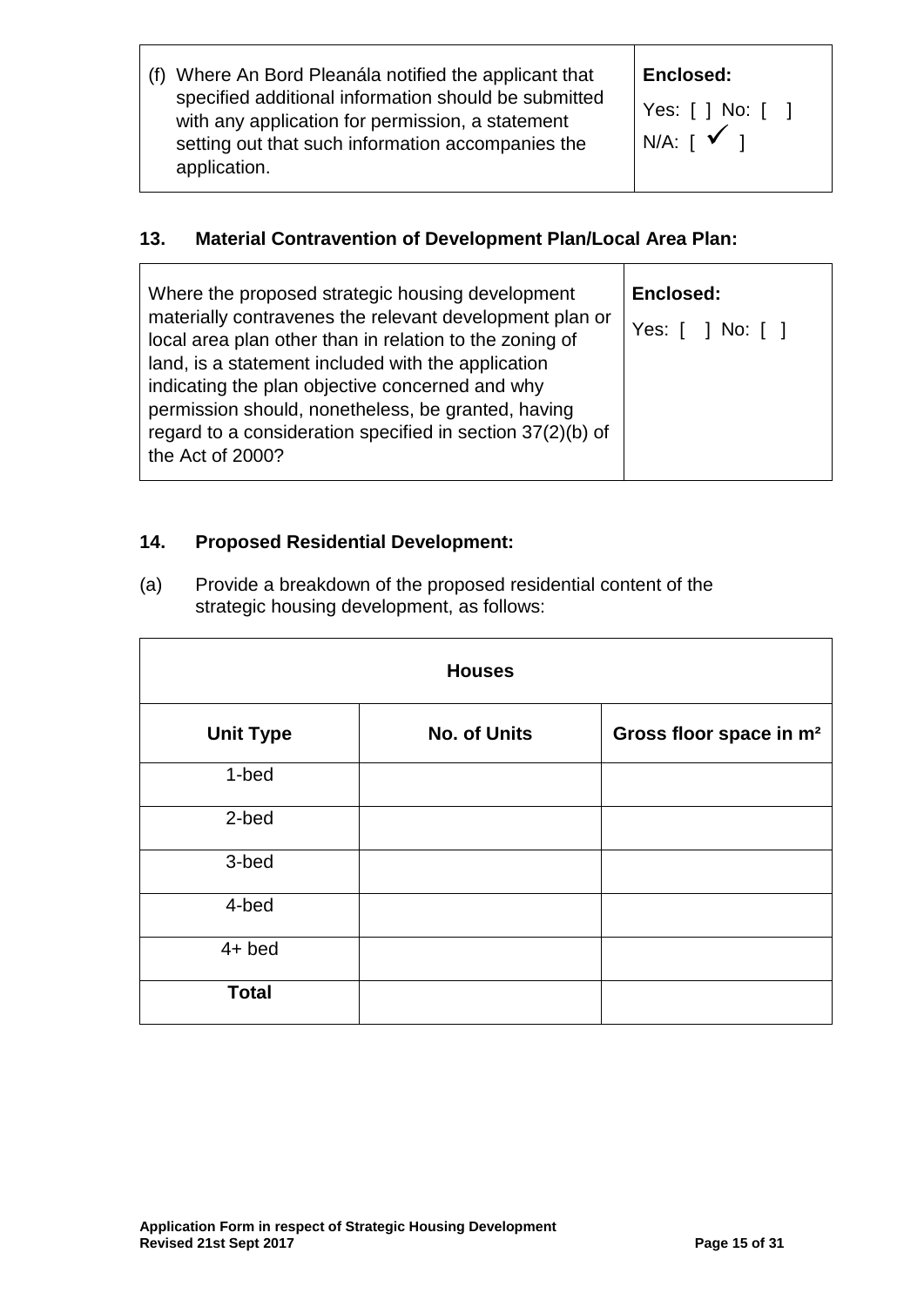| <b>Apartments</b> |                     |                                     |  |
|-------------------|---------------------|-------------------------------------|--|
| <b>Unit Type</b>  | <b>No. of Units</b> | Gross floor space in m <sup>2</sup> |  |
| <b>Studio</b>     | 25                  | 1544.2                              |  |
| 1-bed             | 70                  | 2846.3                              |  |
| 2-bed             | 298                 | 24,456.1                            |  |
| 3-bed             | 20                  | 2312.3                              |  |
| 4-bed             |                     |                                     |  |
| $4+$ bed          |                     |                                     |  |
| <b>Total</b>      | 413                 | 31,158.9                            |  |

| <b>Student Accommodation</b> |                     |                  |                                               |
|------------------------------|---------------------|------------------|-----------------------------------------------|
| <b>Unit Types</b>            | <b>No. of Units</b> | No. of Bedspaces | <b>Gross floor</b><br>space in m <sup>2</sup> |
| <b>Studio</b>                |                     |                  |                                               |
| 1-bed                        |                     |                  |                                               |
| 2-bed                        |                     |                  |                                               |
| 3-bed                        |                     |                  |                                               |
| 4-bed                        |                     |                  |                                               |
| $4+$ bed                     |                     |                  |                                               |
| <b>Total</b>                 |                     |                  |                                               |

| (b) State total number of residential units in proposed<br>development:                     | 413      |
|---------------------------------------------------------------------------------------------|----------|
| (c) State cumulative gross floor space of residential<br>accommodation, in m <sup>2</sup> : | 31,158.9 |

 $\mathbf{r}$ 

 $\overline{\phantom{a}}$ 

 $\overline{\phantom{a}}$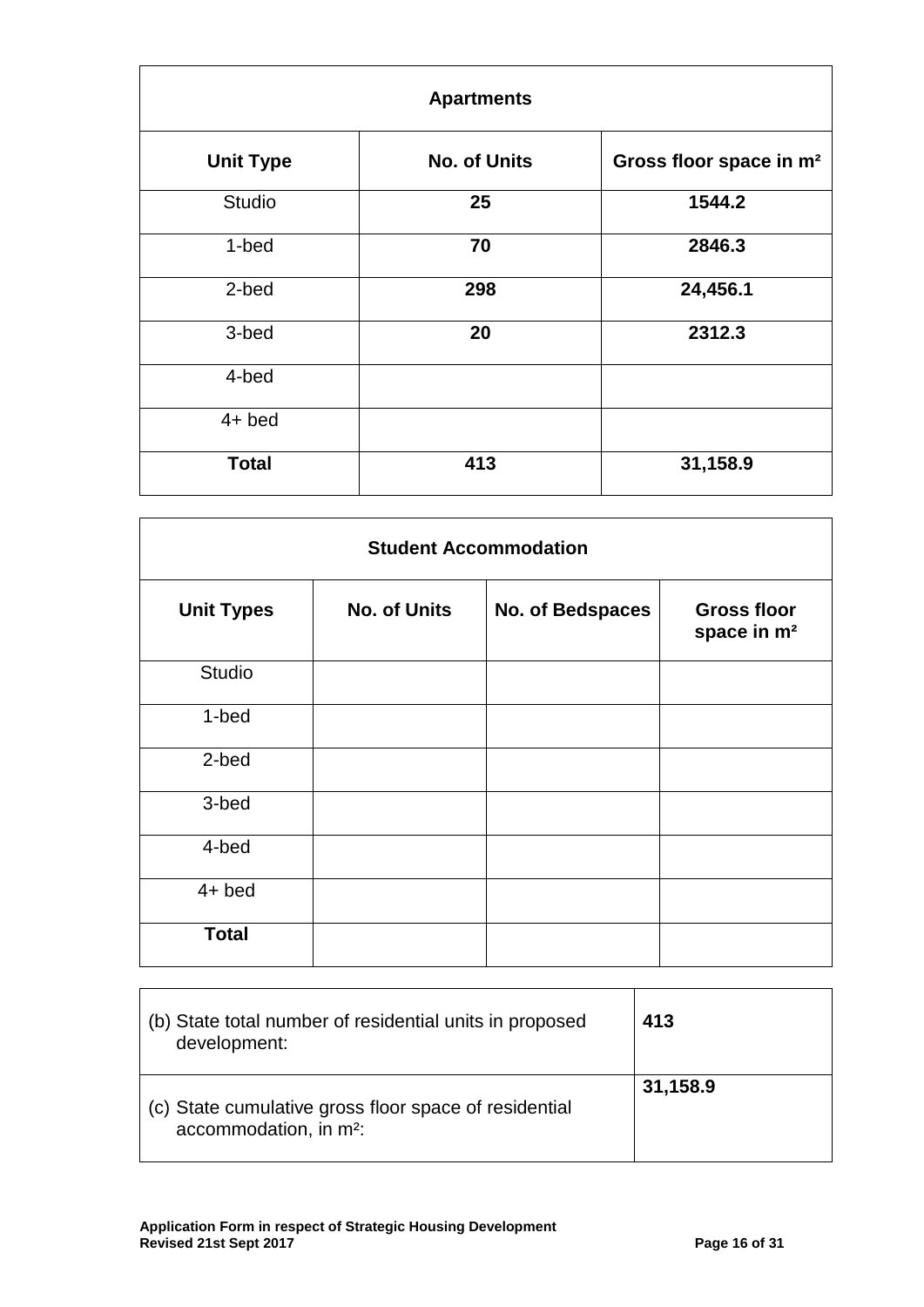#### **15. Proposed Ancillary and Other Uses in the Proposed Strategic Housing Development:**

(a) Please provide details of the different classes of development proposed as ancillary to residential development and other uses on the land, the zoning of which facilitates such uses, as follows:

| <b>Class of Development:</b>                      | <b>Gross Floor Space</b><br>in $m2$ |
|---------------------------------------------------|-------------------------------------|
| Childcare facilities (60 no. of childcare spaces) | 392                                 |
|                                                   |                                     |
| <b>Retail</b>                                     | 861                                 |
|                                                   |                                     |
| <b>Tenant Amenity and Mgt.</b>                    | 284                                 |
|                                                   |                                     |
|                                                   |                                     |
|                                                   |                                     |

**Note:** Where it is not proposed to provide one childcare facility for each 75 houses in the proposed development, the application should be accompanied by a statement of the rationale for this.

| (b) State cumulative gross floor space of non-residential<br>development in m <sup>2</sup> :              | 1,537    |
|-----------------------------------------------------------------------------------------------------------|----------|
| (c) State cumulative gross floor space of residential<br>accommodation and other uses in m <sup>2</sup> : | 31,158.9 |
| (d) Express $15(b)$ as a percentage of $15(c)$ :                                                          | 4.9%     |

#### **16. Strategic Housing Development Details:**

**Note:** If the answer to any of the below statements is "Yes", please submit a brief statement in support of your application.

| Please tick appropriate box:                                                                                                                                                                                       | Yes | Nο |
|--------------------------------------------------------------------------------------------------------------------------------------------------------------------------------------------------------------------|-----|----|
| (a) Are details of housing density, plot ratio, site<br>coverage, building heights, proposed layout and<br>aspect enclosed with the application?                                                                   |     |    |
| (b) Are details of public and private open space<br>provision, landscaping, play facilities, pedestrian<br>permeability, vehicular access and parking provision,<br>where relevant, enclosed with the application? |     |    |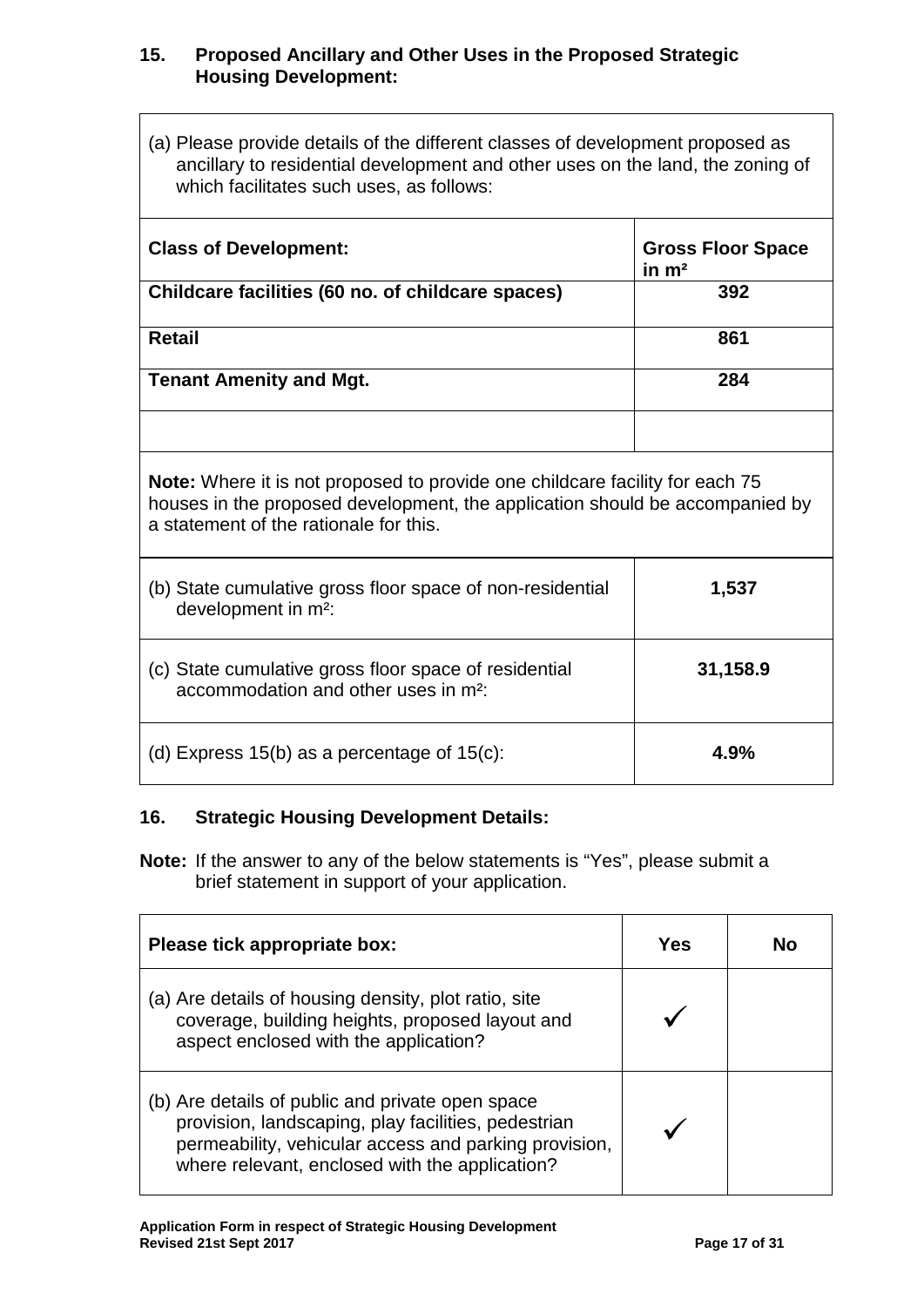| (c) Are details of any proposals to address or, where<br>relevant, integrate the proposed development with<br>surrounding land uses enclosed with the application?                                                                                                                                                             |  |
|--------------------------------------------------------------------------------------------------------------------------------------------------------------------------------------------------------------------------------------------------------------------------------------------------------------------------------|--|
| (d) Are details of any proposals to provide for services<br>infrastructure other than water, such as cabling<br>(including broadband provision) and any phasing<br>proposals enclosed with the application?                                                                                                                    |  |
| (e) Does the proposed development include an activity<br>requiring an integrated pollution control licence or a<br>waste licence?<br>If "Yes", enclose a brief explanation with this<br>application.                                                                                                                           |  |
| (f) Does the proposed development involve the<br>demolition of any structure (including a habitable<br>house), in whole or in part?<br>If "Yes", enclose a brief explanation with this<br>application.                                                                                                                         |  |
| (g) Does the proposed development involve the<br>demolition of a Protected Structure(s), in whole or in<br>part?<br>If "Yes", an explanation as to the need for the<br>demolition of a Protected Structure(s) should be<br>enclosed with this application.                                                                     |  |
| (h) Does the proposed development consist of work to a<br>Protected Structure and/or its curtilage or proposed<br>Protected Structure and/or its curtilage?<br>If "Yes", provide photographs, plans and other<br>particulars necessary to show how the proposed<br>development would affect the character of the<br>structure. |  |
| (i) Does the proposed development consist of work to<br>the exterior of a structure which is located within an<br>architectural conservation area (ACA)?<br>If "Yes", provide photographs, plans and other<br>particulars necessary to show how the proposed<br>development would affect the character of the<br>structure.    |  |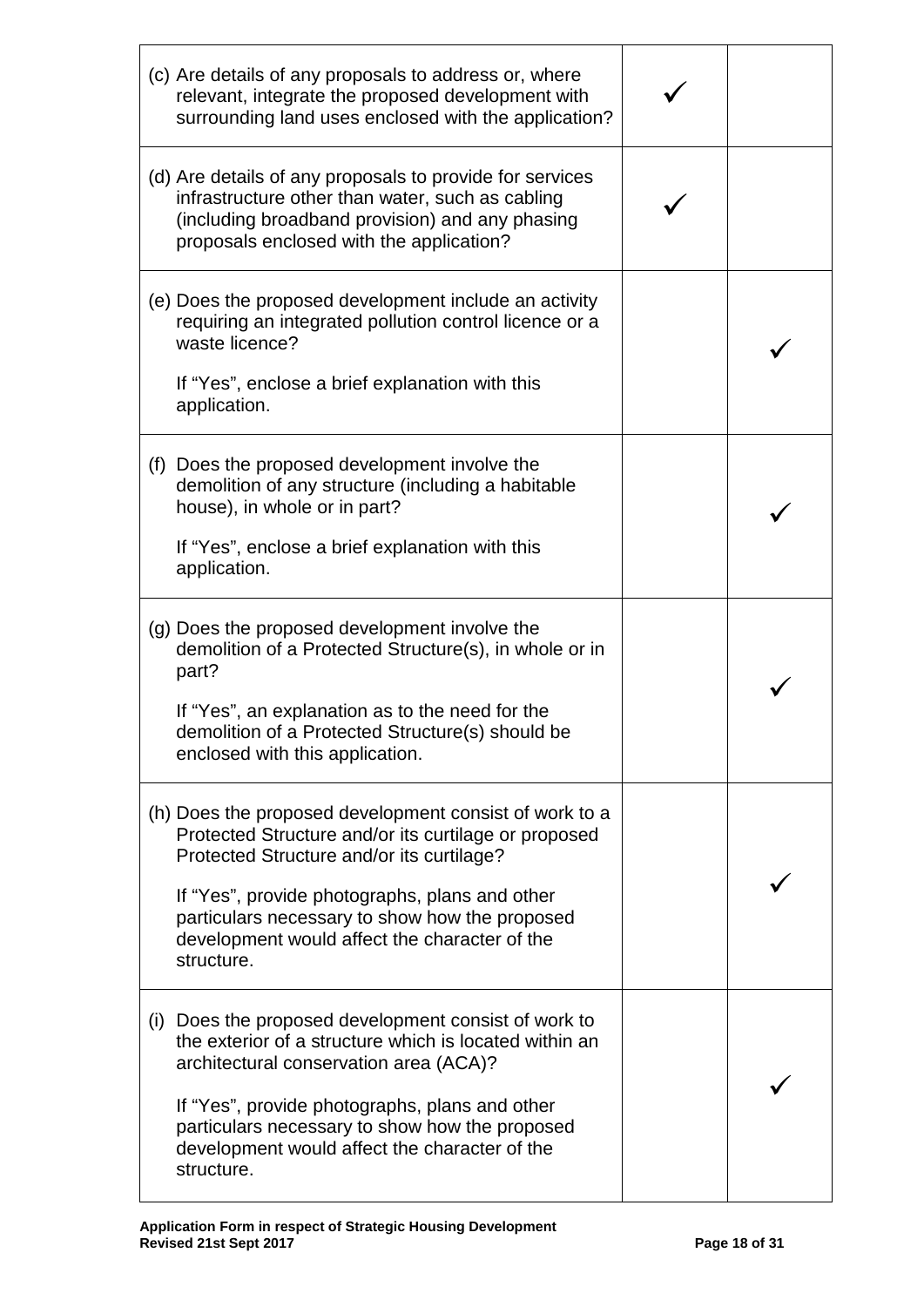| Does the proposed application development affect,<br>(j)<br>or is close to, a national monument or place in the<br>ownership or guardianship of the Minister for<br>Culture, Heritage and the Gaeltacht or a local<br>authority, or is it the subject of a preservation order<br>or temporary preservation order under the National<br>Monuments Acts 1930 to 2014?<br>If "Yes", enclose a brief explanation with this<br>application. |  |
|----------------------------------------------------------------------------------------------------------------------------------------------------------------------------------------------------------------------------------------------------------------------------------------------------------------------------------------------------------------------------------------------------------------------------------------|--|
| (k) Is the proposed development in a Strategic<br><b>Development Zone?</b><br>If "Yes", enclose a statement of how the proposed<br>development is consistent with the planning scheme<br>for the Zone.                                                                                                                                                                                                                                 |  |
| (1)<br>Do any statutory notices (e.g. Fire Safety,<br>Enforcement, Dangerous Buildings, Derelict Sites,<br>Building Control, etc.) apply to the site and/or any<br>building thereon?<br>If "Yes", enclose details with this application.                                                                                                                                                                                               |  |
| (m) Do the Major Accident Regulations apply to the<br>proposed development?                                                                                                                                                                                                                                                                                                                                                            |  |
| (n) Is information specified by An Bord Pleanála as<br>necessary for inclusion in any application for<br>permission for the proposed development, so<br>included?<br>If "Yes", give details of the specified information<br>accompanying this application.<br>See Cover Letter prepared by HW Planning                                                                                                                                 |  |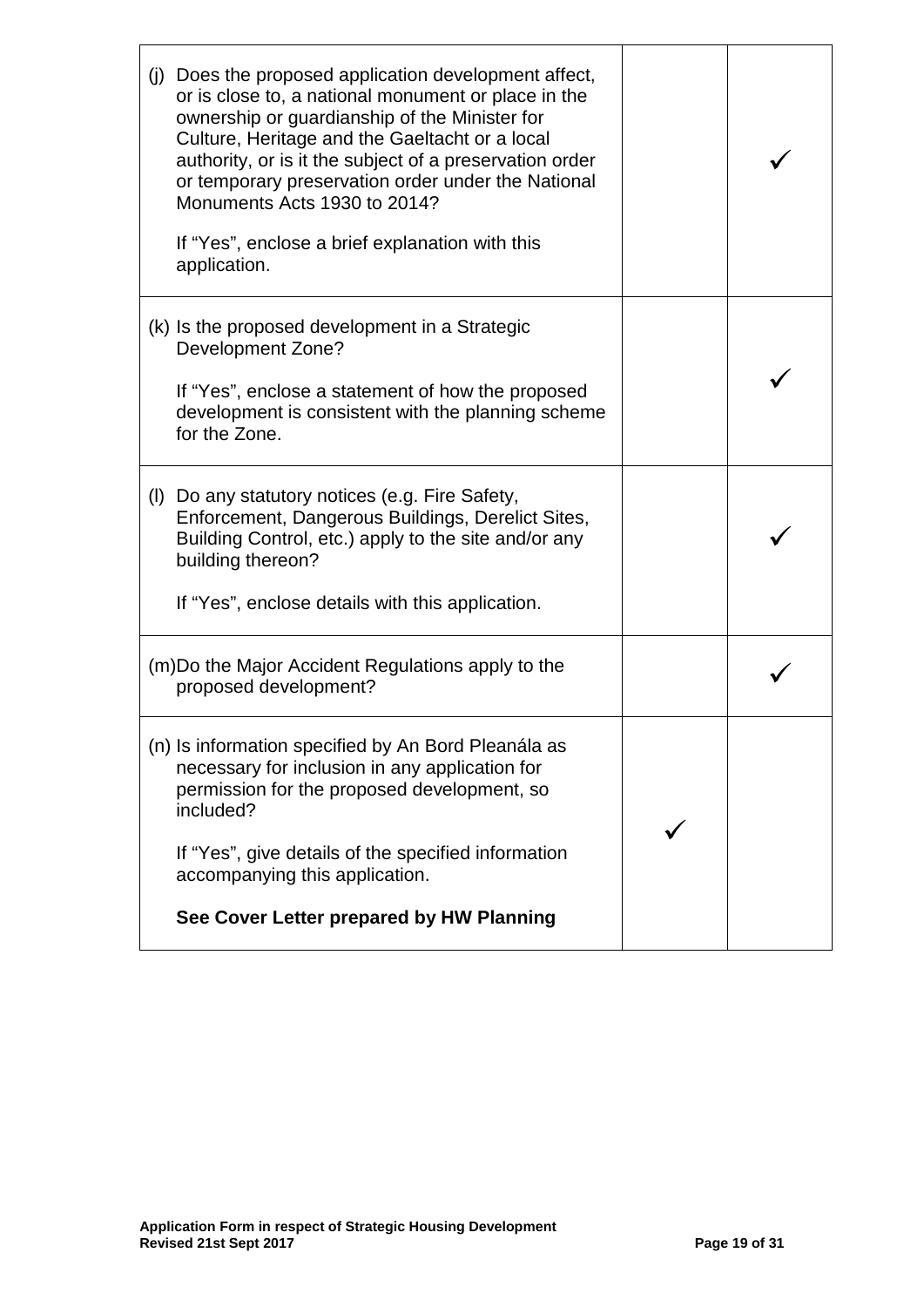#### **17. Where the Proposed Development Relates to Existing Building(s) / Structure(s):**

| State gross floor space of any existing building(s) /<br>structure(s) in $m^2$ :       | n/a |
|----------------------------------------------------------------------------------------|-----|
| State gross floor space of any proposed demolition, in m <sup>2</sup> :                | n/a |
| State gross floor space of any building(s) / structure(s) to<br>be retained in $m^2$ : | n/a |
| State total gross floor space of proposed works in m <sup>2</sup> :                    | n/a |

#### **18. Where the Application relates to Material Change of Use of Land or Structure:**

| (a) State existing use of land or<br>structure:                                                                                                                                                                                                                           | n/a |  |
|---------------------------------------------------------------------------------------------------------------------------------------------------------------------------------------------------------------------------------------------------------------------------|-----|--|
| (b) Where the existing land or<br>structure is not in use, state the<br>most recent authorised use of<br>the land or structure:                                                                                                                                           | n/a |  |
| (c) State proposed use(s):                                                                                                                                                                                                                                                | n/a |  |
| (d) State nature and extent of any<br>such proposed use(s):                                                                                                                                                                                                               | n/a |  |
| (e) Plans (including a site or layout plan and drawings of floor plans, elevations<br>and sections that comply with the requirements of Article 297 and 298) and<br>other particulars required describing the works proposed should be enclosed<br>with this application: |     |  |
| Enclosed: Yes: $[\sqrt{ } ]$ No: $[ ]$ N/A: $[ ]$                                                                                                                                                                                                                         |     |  |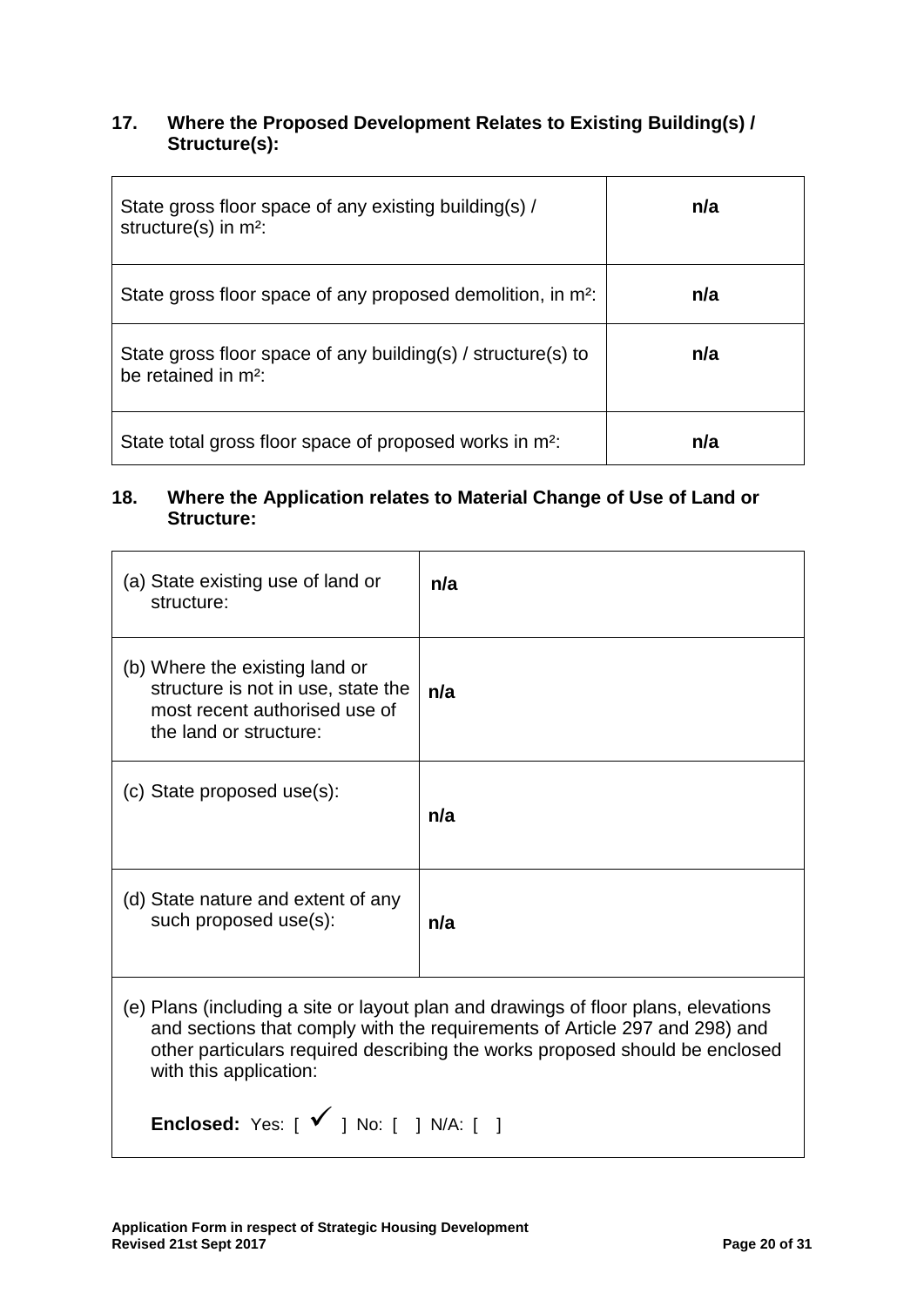## **19. Social Housing (Part V)**

|          | Please tick appropriate box:                                                                                                                                                                                                                                                                                                                                                                                                                                                                                                                  | <b>Yes</b> | <b>No</b> |
|----------|-----------------------------------------------------------------------------------------------------------------------------------------------------------------------------------------------------------------------------------------------------------------------------------------------------------------------------------------------------------------------------------------------------------------------------------------------------------------------------------------------------------------------------------------------|------------|-----------|
|          | (a) Does Part V of the Planning and Development Act<br>2000 apply to the proposed development?                                                                                                                                                                                                                                                                                                                                                                                                                                                |            |           |
| example- | (b) If the answer to Question $19(A)$ is "Yes", are details<br>enclosed as to how the applicant proposes to comply<br>with section 96 of Part V of the Act including, for                                                                                                                                                                                                                                                                                                                                                                     |            |           |
| (i)      | details of such part or parts of the land for<br>the proposed development or is or are<br>specified by the Part V agreement, or<br>houses situated on such aforementioned<br>land or elsewhere in the planning authority's<br>functional area proposed to be transferred<br>to the planning authority, or details of<br>houses situated on such aforementioned<br>land or elsewhere in the planning authority's<br>functional area proposed to be leased to the<br>planning authority, or details of any<br>combination of the foregoing, and |            |           |
| (ii)     | details of the calculations and methodology<br>for calculating values of land, site costs,<br>normal construction and development costs<br>and profit on those costs and other related<br>costs such as an appropriate share of any<br>common development works as required to<br>comply with the provisions in Part V of the<br>Act, and                                                                                                                                                                                                     |            |           |
| (iii)    | a layout plan showing the location of<br>proposed Part V units in the development?                                                                                                                                                                                                                                                                                                                                                                                                                                                            |            |           |
|          | (c) If the answer to Question $19(A)$ is "No" by virtue of<br>section 96(13) of the Planning and Development Act<br>2000, details must be enclosed with this application<br>form indicating the basis on which section 96(13) is<br>considered to apply to the development.                                                                                                                                                                                                                                                                   |            |           |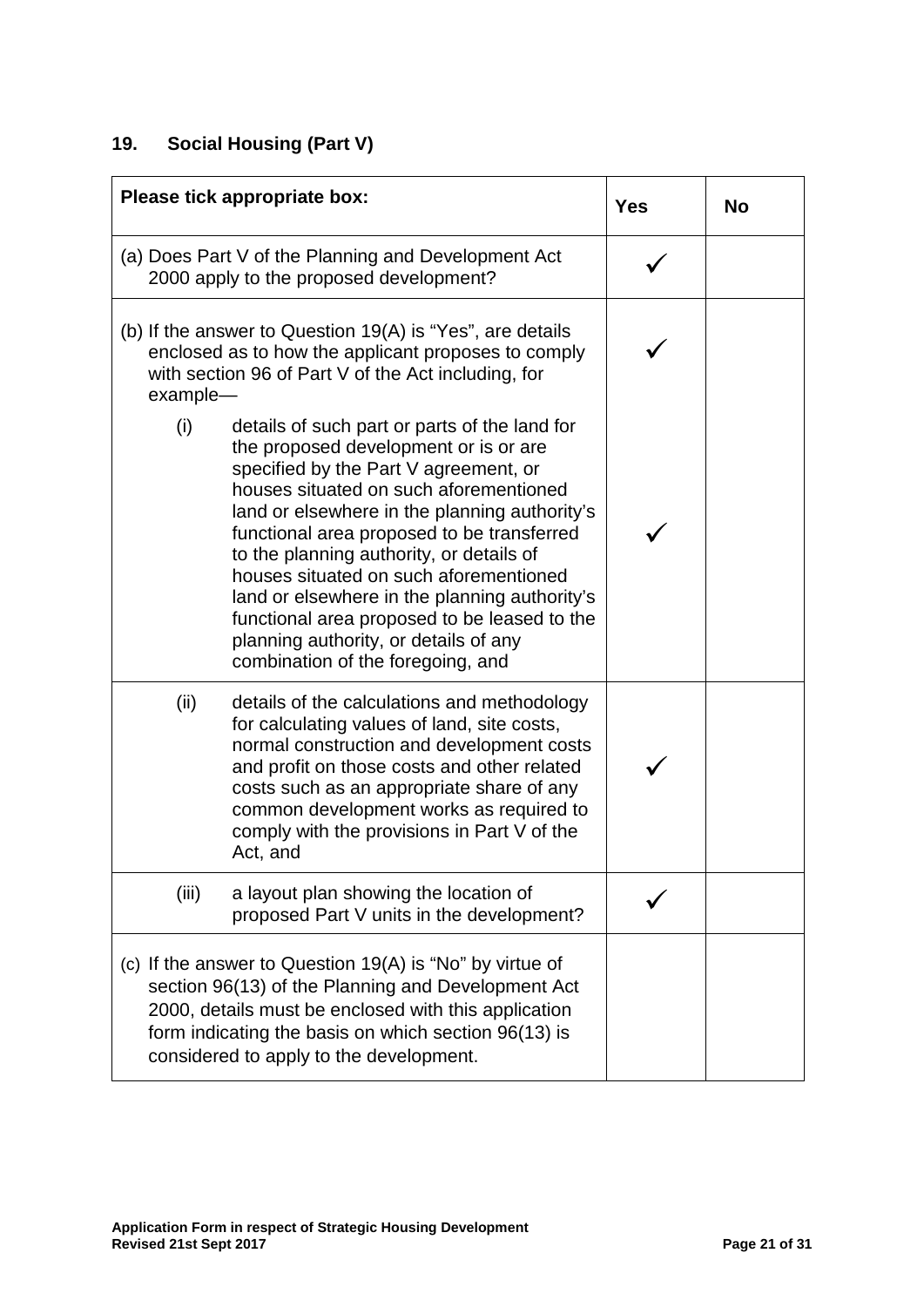#### **20. Water Services:**

| (A) Proposed Source of Water Supply:                                                                                                                                                                                                      |  |  |
|-------------------------------------------------------------------------------------------------------------------------------------------------------------------------------------------------------------------------------------------|--|--|
| Please indicate as appropriate:                                                                                                                                                                                                           |  |  |
| Existing Connection: [ ] New Connection: [ √ ]<br>(a)                                                                                                                                                                                     |  |  |
| Public Mains: $\begin{bmatrix} \checkmark \end{bmatrix}$<br>(b)                                                                                                                                                                           |  |  |
|                                                                                                                                                                                                                                           |  |  |
| Private Well: [ ]                                                                                                                                                                                                                         |  |  |
|                                                                                                                                                                                                                                           |  |  |
| (B) Proposed Wastewater Management / Treatment:                                                                                                                                                                                           |  |  |
| Please indicate as appropriate:                                                                                                                                                                                                           |  |  |
| Existing Connection: [ ] New Connection: [√ ]<br>(a)                                                                                                                                                                                      |  |  |
| $\begin{array}{c} \square \ \square \ \square \end{array}$<br>(b)<br><b>Public Sewer:</b>                                                                                                                                                 |  |  |
| Conventional septic tank system: [ ]                                                                                                                                                                                                      |  |  |
| Other on-site treatment system (please specify): _________________                                                                                                                                                                        |  |  |
| Where the disposal of wastewater for the proposed development is other than to a<br>public sewer, provide information on the on-site treatment system proposed and<br>evidence as to the suitability of the site for the system proposed: |  |  |
| (C) Proposed Surface Water Disposal:                                                                                                                                                                                                      |  |  |
| Please indicate as appropriate:                                                                                                                                                                                                           |  |  |
| Public Sewer/Drain: [ √ ]<br>(a)                                                                                                                                                                                                          |  |  |
| Soakpit:<br>$\begin{bmatrix} 1 \end{bmatrix}$                                                                                                                                                                                             |  |  |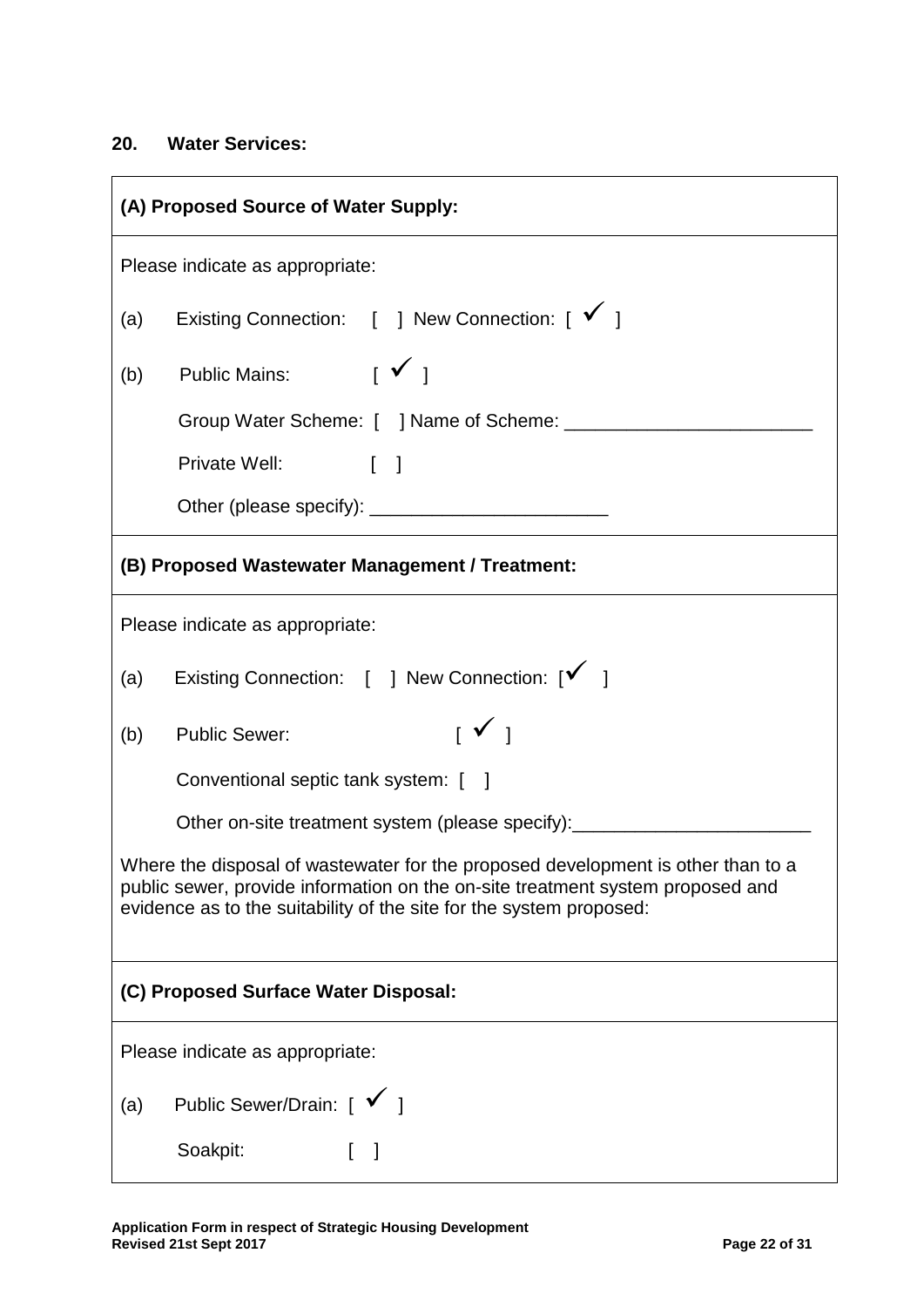| Watercourse:                                                                                                                                                                                                                                                                                           |                                                                                                                                       |  |
|--------------------------------------------------------------------------------------------------------------------------------------------------------------------------------------------------------------------------------------------------------------------------------------------------------|---------------------------------------------------------------------------------------------------------------------------------------|--|
| Other (please specify):                                                                                                                                                                                                                                                                                |                                                                                                                                       |  |
| (D) Irish Water Requirements:                                                                                                                                                                                                                                                                          |                                                                                                                                       |  |
| Please submit the following information:                                                                                                                                                                                                                                                               | Enclosed:                                                                                                                             |  |
| (a) Where the proposed development has the potential to<br>impact on a public water supply source, irrespective of<br>whether or not a connection to a water/wastewater<br>network is required, this application must be<br>accompanied by evidence of engagement with Irish<br>Water and its outcome. | Yes: $\lceil \sqrt{\ } \rceil$ No: $\lceil \ \rceil$                                                                                  |  |
| (b) A current/valid Confirmation of Feasibility Statement<br>from Irish Water in relation to the proposed<br>development confirming that there is or will be<br>sufficient water network treatment capacity to service<br>the development.                                                             | Enclosed:<br>Yes: $\begin{bmatrix} \checkmark & \checkmark \end{bmatrix}$ No: $\begin{bmatrix} \checkmark & \checkmark \end{bmatrix}$ |  |
| (c) A Statement of Compliance with Irish Water's<br>Standard Details and Codes of Practice for water<br>and/or wastewater infrastructure proposals (designs,<br>layouts, etc.).                                                                                                                        | Enclosed:<br>Yes: $\begin{bmatrix} \checkmark & \checkmark \end{bmatrix}$ No: $\begin{bmatrix} \checkmark & \checkmark \end{bmatrix}$ |  |
| (d) An indication of timelines and phasing for water<br>demand or wastewater collection requirements, or<br>both, as appropriate.                                                                                                                                                                      | Enclosed:<br>Yes: $[\sqrt{ } ]$ No: $[ ]$                                                                                             |  |
| (e) Where the proposed development will impact on<br>assets of Irish Water, details of proposals for<br>protection or diversion of such assets.                                                                                                                                                        | Enclosed:<br>Yes: $\begin{bmatrix} \checkmark \end{bmatrix}$ No: $\begin{bmatrix} \checkmark \end{bmatrix}$                           |  |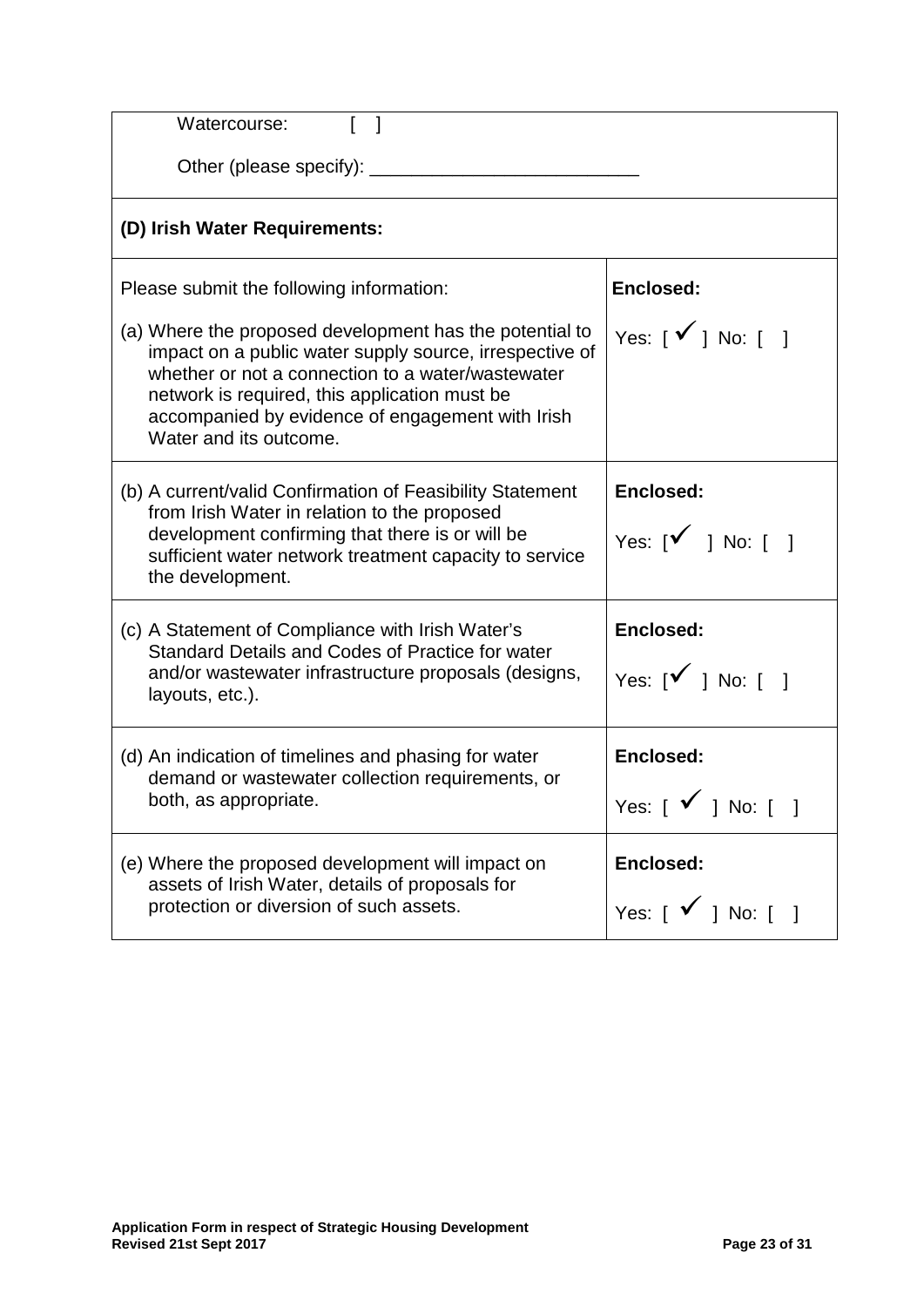## **21. Traffic and Transportation**

 $\blacksquare$ 

| (a) Is a Traffic / Transportation Impact Assessment<br>included with the application, having regard to the<br>relevant Development Plan / Local Area Plan<br>requirements and the Traffic Management Guidelines<br>(DoT / DoEHLG / DTO, 2003)? | Enclosed:<br>Yes: $[\mathbf{V} \quad]$ No: $[\quad]$                                                                |
|------------------------------------------------------------------------------------------------------------------------------------------------------------------------------------------------------------------------------------------------|---------------------------------------------------------------------------------------------------------------------|
| (b) Is a Travel Plan included with the application, having<br>regard to the relevant Development Plan / Local Area<br>Plan requirements?                                                                                                       | Enclosed:<br>Yes: $[\sqrt{ } ]$ No: $[ ]$<br>Included in Traffic and<br><b>Transport Assessment-</b><br>section 9.3 |
| (c) Is a Road Safety Audit included with the application,<br>having regard to the relevant Development Plan /<br>Local Area Plan requirements?                                                                                                 | Enclosed:<br>Yes: $\begin{bmatrix} \checkmark \end{bmatrix}$ No: $\begin{bmatrix} \checkmark \end{bmatrix}$         |

## **22. Taking in Charge**

| Is it intended that any part of the proposed development<br>will be taken in charge by the planning authority? | Yes: $\begin{bmatrix} 1 & \text{No:} \end{bmatrix}$ $\begin{bmatrix} 1 & \text{No:} \end{bmatrix}$ |  |
|----------------------------------------------------------------------------------------------------------------|----------------------------------------------------------------------------------------------------|--|
| If the answer is "Yes", please attach site plan clearly showing area(s) intended for<br>taking in charge.      |                                                                                                    |  |

### **23. Maps, Plans and Drawings**

List in a schedule accompanying this application all maps, plans and drawings enclosed with the application, stating title, scale and number.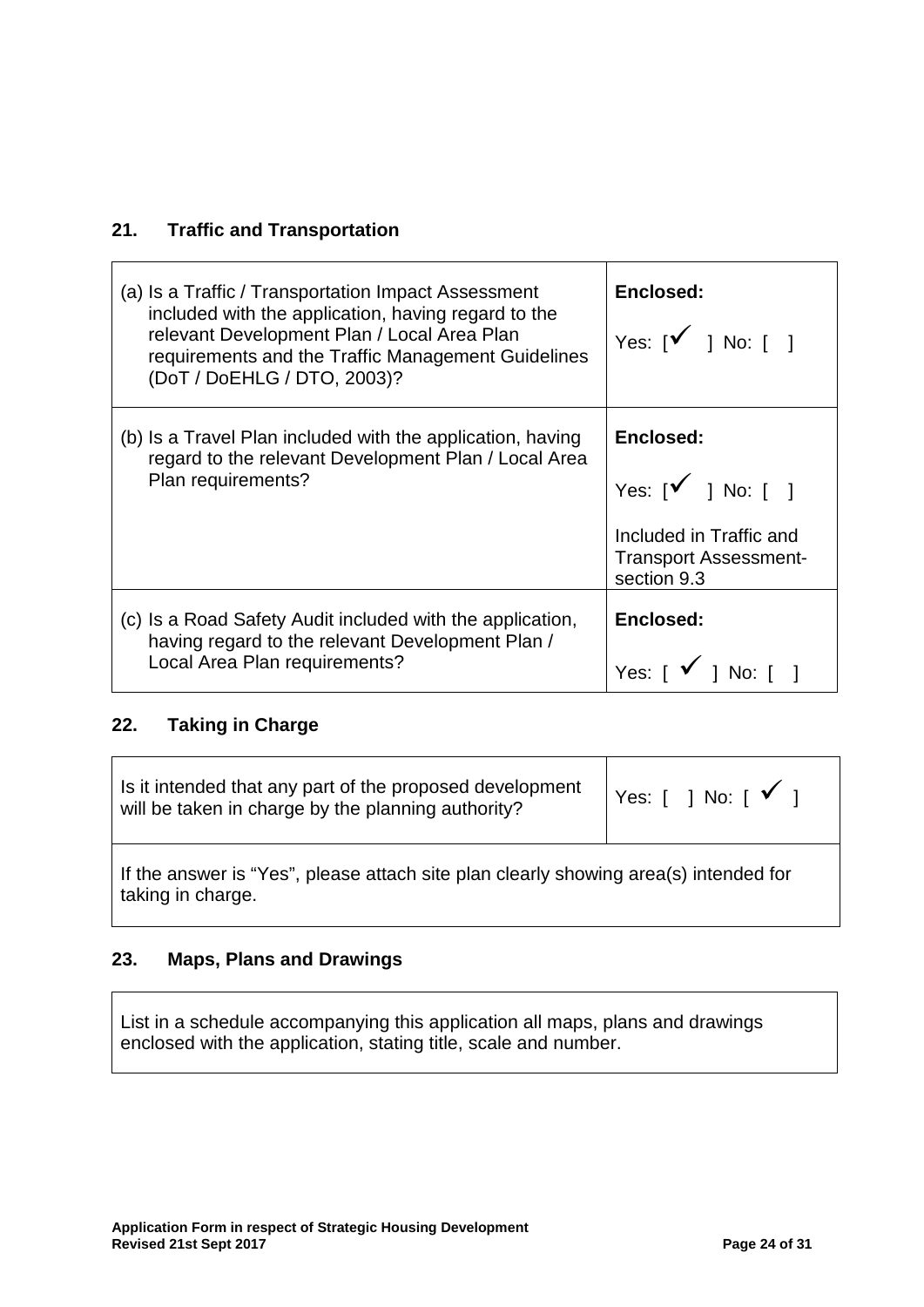## **24. Application Fee:**

| (a) State fee payable for application:        | €62,711.60                                                                      |
|-----------------------------------------------|---------------------------------------------------------------------------------|
| (b) Set out basis for calculation of fee:     | €130 per unit x 413 = €53,690<br>Retail – 861 sq. m x $€7.20 =$<br>€6,199.20    |
|                                               | Creche – 392 sq. m $x \in Z$ .20 =<br>€2,822.40                                 |
|                                               | Total - €62,711.60                                                              |
|                                               | (**Overpayment of €7.20<br>in submitted cheque due<br>to floor area correction) |
| (c) Is the fee enclosed with the application? | Enclosed:                                                                       |
|                                               | Yes: $[\checkmark]$ No: $[ \; ]$                                                |

# **25. Universal Design:**

| Please provide a statement as to how the proposed<br>Strategic Housing Development has sought to comply<br>with the principles of Universal Design (to encourage<br>access and use of the development regardless of age,<br>size, ability or disability). For assistance and general<br>information on such matters please refer for example to<br>the National Disability Authority's "Building for Everyone:<br>A Universal Design Approach" and "Universal Design | Enclosed:<br>Yes: $[\check{'}]$ No: $[\; ]$<br>See Planning and Design<br><b>Statement</b> |
|----------------------------------------------------------------------------------------------------------------------------------------------------------------------------------------------------------------------------------------------------------------------------------------------------------------------------------------------------------------------------------------------------------------------------------------------------------------------|--------------------------------------------------------------------------------------------|
| Guidelines for Homes in Ireland" at<br>www.universaldesign.ie                                                                                                                                                                                                                                                                                                                                                                                                        |                                                                                            |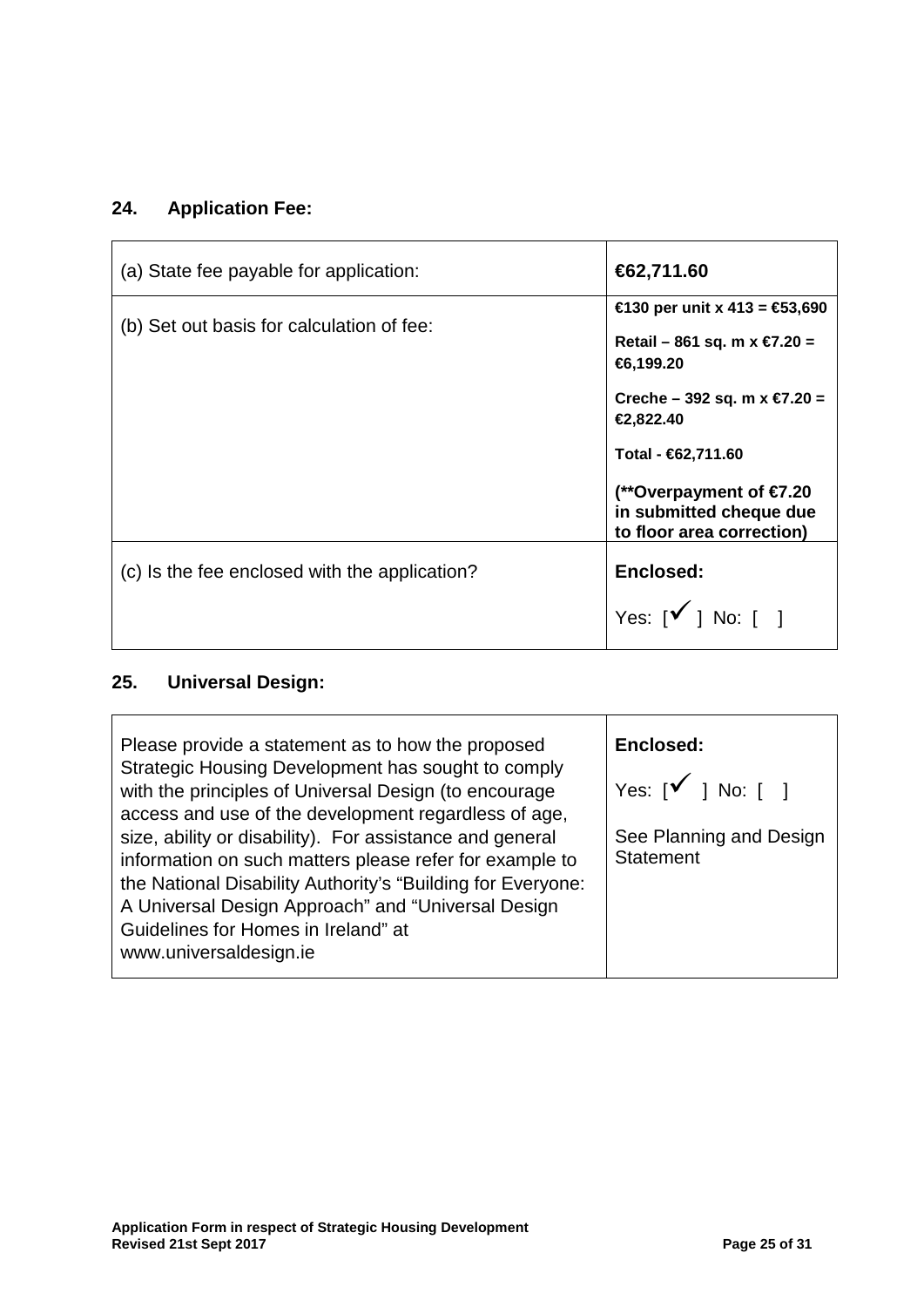#### **Declaration**

I hereby declare that, to the best of my knowledge and belief, the information given in this form is correct and accurate and fully compliant with the requirements of the Planning and Development Act 2000 and Chapter 1 of Part 2 of the Planning and Development (Housing) and Residential Tenancies Act 2016 and the Regulations made thereunder. In this regard, I also hereby declare that, to the best of my knowledge and belief, the copies of the application documents sent to the planning authority, prescribed bodies, etc., and displayed on any website under the applicant's control are identical to the application documents being deposited with An Bord Pleanála.

| Signed:<br>(Applicant or Agent as<br>appropriate) |                 |
|---------------------------------------------------|-----------------|
| Date:                                             | $2nd$ July 2018 |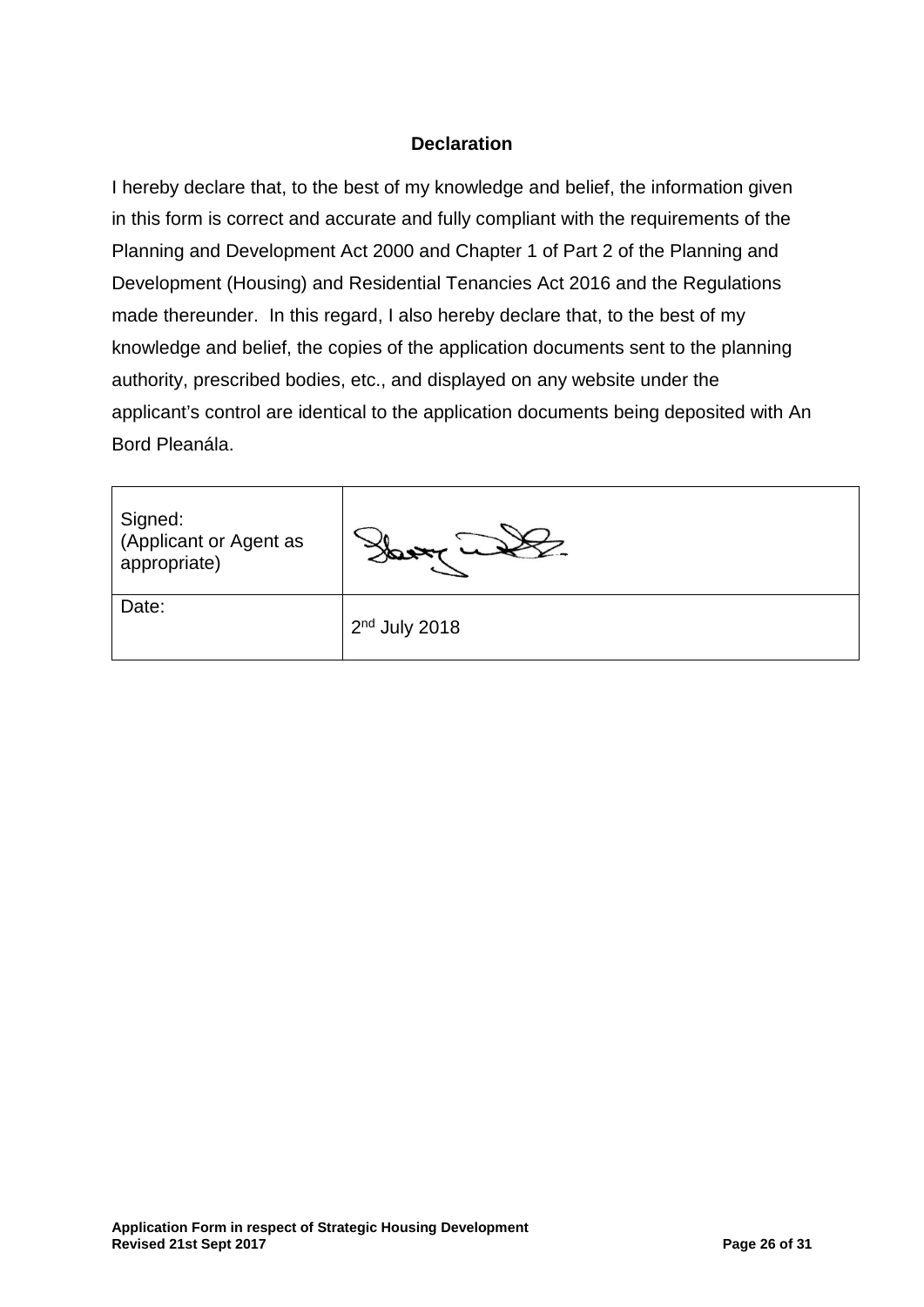#### **26. Contact Details- Not to be Published**

**Applicant(s):**

| <b>First Name:</b>               |  |
|----------------------------------|--|
| Surname:                         |  |
| <b>Address Line 1:</b>           |  |
| <b>Address Line 2:</b>           |  |
| <b>Address Line 3:</b>           |  |
| Town / City:                     |  |
| <b>County:</b>                   |  |
| Country:                         |  |
| Eircode:                         |  |
| E-mail address (if any):         |  |
| <b>Primary Telephone Number:</b> |  |
| Other / Mobile Number (if any):  |  |

## **Where the Applicant(s) is a Company:**

| <b>Name(s) of Company</b>          | Virginia Cantillon & Brian Crowley |
|------------------------------------|------------------------------------|
| Director(s):                       |                                    |
| <b>Company Registration Number</b> | 554669                             |
| $(CRO)$ :                          |                                    |
| <b>Contact Name:</b>               | HWP (Agent)                        |
| <b>Primary Telephone Number:</b>   | HWP (Agent)                        |
| Other / Mobile Number (if any):    | HWP (Agent)                        |
| <b>E-mail address:</b>             | montipltd@gmail.com                |

## **Person/Agent (if any) acting on behalf of the Applicant(s):**

| <b>First Name:</b>               | Harry                 |
|----------------------------------|-----------------------|
| Surname:                         | Walsh                 |
| <b>Address Line 1:</b>           | <b>HW Planning</b>    |
| <b>Address Line 2:</b>           | 5 Joyce House         |
| <b>Address Line 3:</b>           | <b>Barrack Square</b> |
| Town / City:                     | <b>Ballincollig</b>   |
| <b>County:</b>                   | Cork                  |
| <b>Country:</b>                  | Ireland               |
| Eircode:                         | P31 KP84              |
| E-mail address (if any):         | info@hwplanning.ie    |
| <b>Primary Telephone Number:</b> | (021) 4873250         |
| Other / Mobile Number (if any):  | 087 9202929           |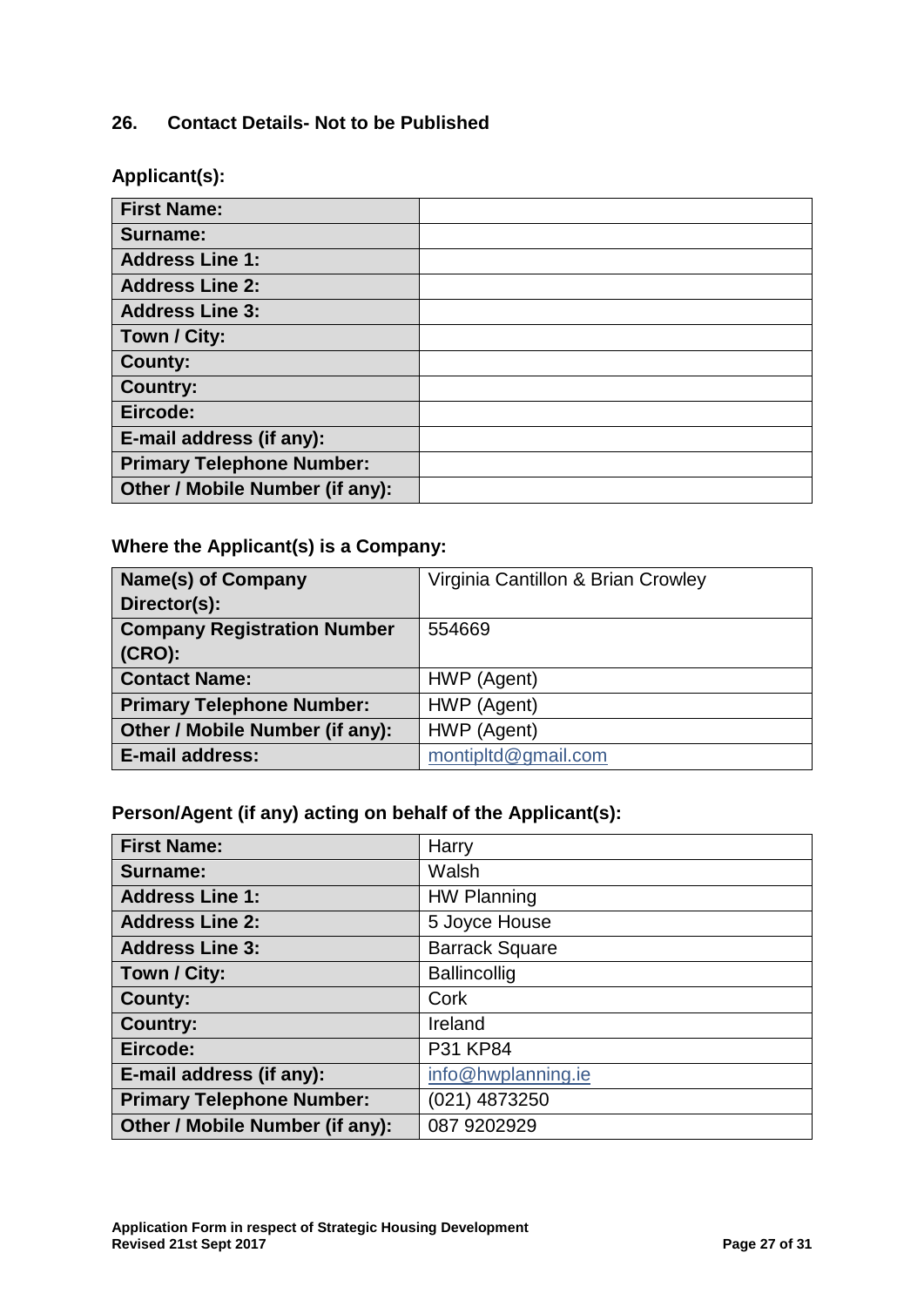**Person responsible for preparation of maps, plans and drawings:**

| <b>First Name:</b>               | Conor                    |
|----------------------------------|--------------------------|
| Surname:                         | Kinsella                 |
| <b>Address Line 1:</b>           | O'Mahony Pike Architects |
| <b>Address Line 2:</b>           | 26 South Mall            |
| <b>Address Line 3:</b>           |                          |
| Town / City:                     | Cork                     |
| <b>County:</b>                   |                          |
| <b>Country:</b>                  | Ireland                  |
| Eircode:                         | <b>T12 R2RV</b>          |
| E-mail address (if any):         |                          |
| <b>Primary Telephone Number:</b> | $(021)$ 4272775          |
| Other / Mobile Number (if any):  |                          |

## **Contact for arranging entry on site, if required:**

| Name:                  |  |
|------------------------|--|
| <b>Mobile Number:</b>  |  |
| <b>E-mail address:</b> |  |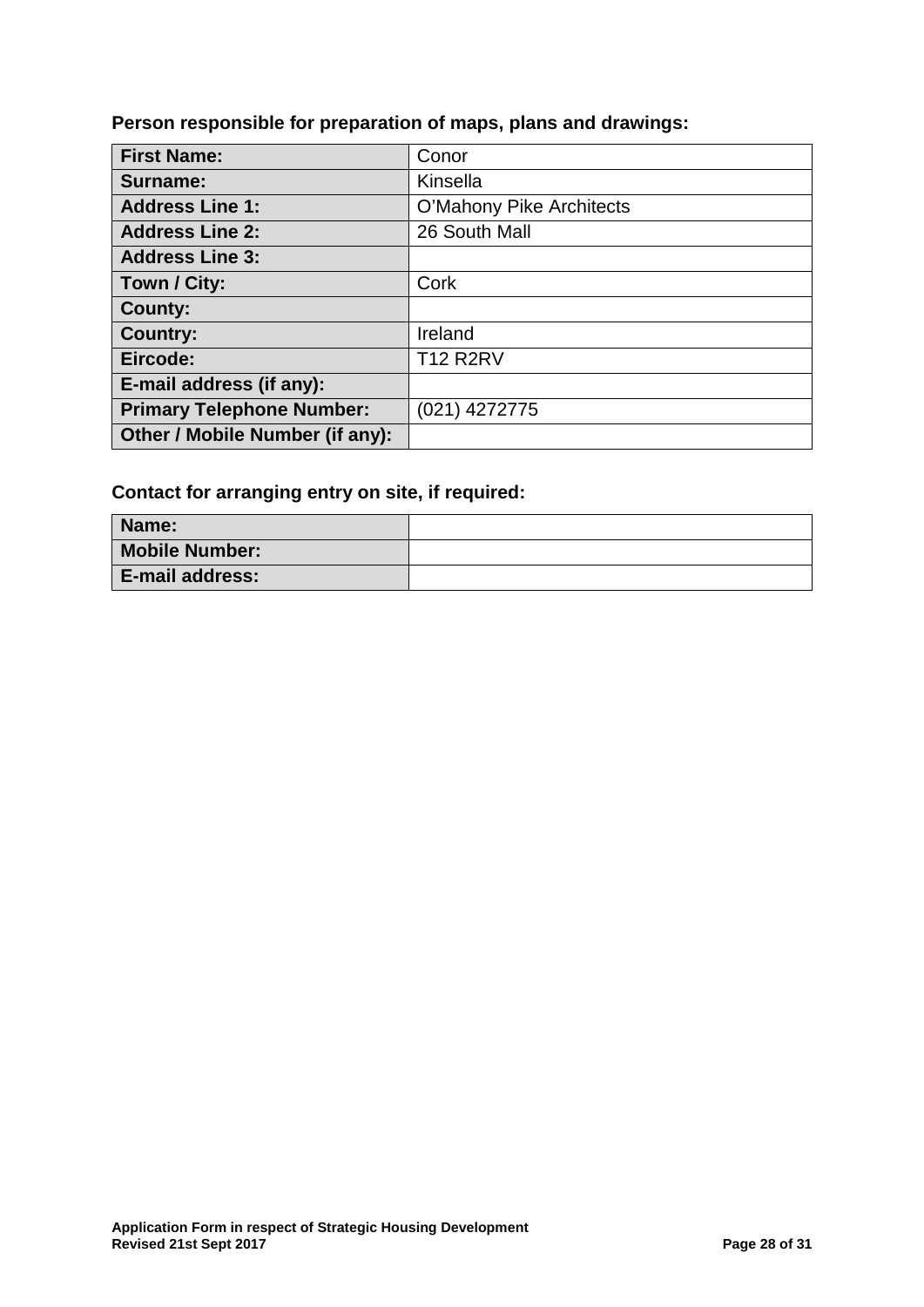#### **General Guidance Note:**

- 1. In this form, "applicant" means the person seeking the planning permission, not an agent acting on his or her behalf. Where there is more than one applicant, the details of all applicants should be inserted, as required, on the form.
- 2. Where the plans have been drawn up by a firm/company the name of the person primarily responsible for the preparation of the drawings and plans, on behalf of the firm/company, should be stated.
- 3. In this form, "planning authority" means the planning authority in whose area the proposed strategic housing development would be situated. Where the proposed development would be situated in the area of more than one planning authority, the relevant details should be supplied separately in respect of each such authority.
- 4. The site location map shall be drawn to a scale (which shall be indicated thereon) of not less than 1:1000 in built up areas and 1:2500 in all other areas. The draft layout plan shall be drawn to a scale (which shall be indicated thereon) of not less than 1:500, shall show buildings, roads, boundaries, septic tanks and percolation areas, bored wells, significant tree stands and other features on, adjoining or in the vicinity of the land or structure to which the application relates.
- 5. Gross floor space means the area ascertained by the internal measurement of the floor space on each floor of a building (including internal walls and partitions), i.e. floor areas must be measured from inside the external wall, disregarding any floor space provided for the parking of vehicles by persons occupying or using the building or buildings where such floor space is incidental to the primary purpose of the building.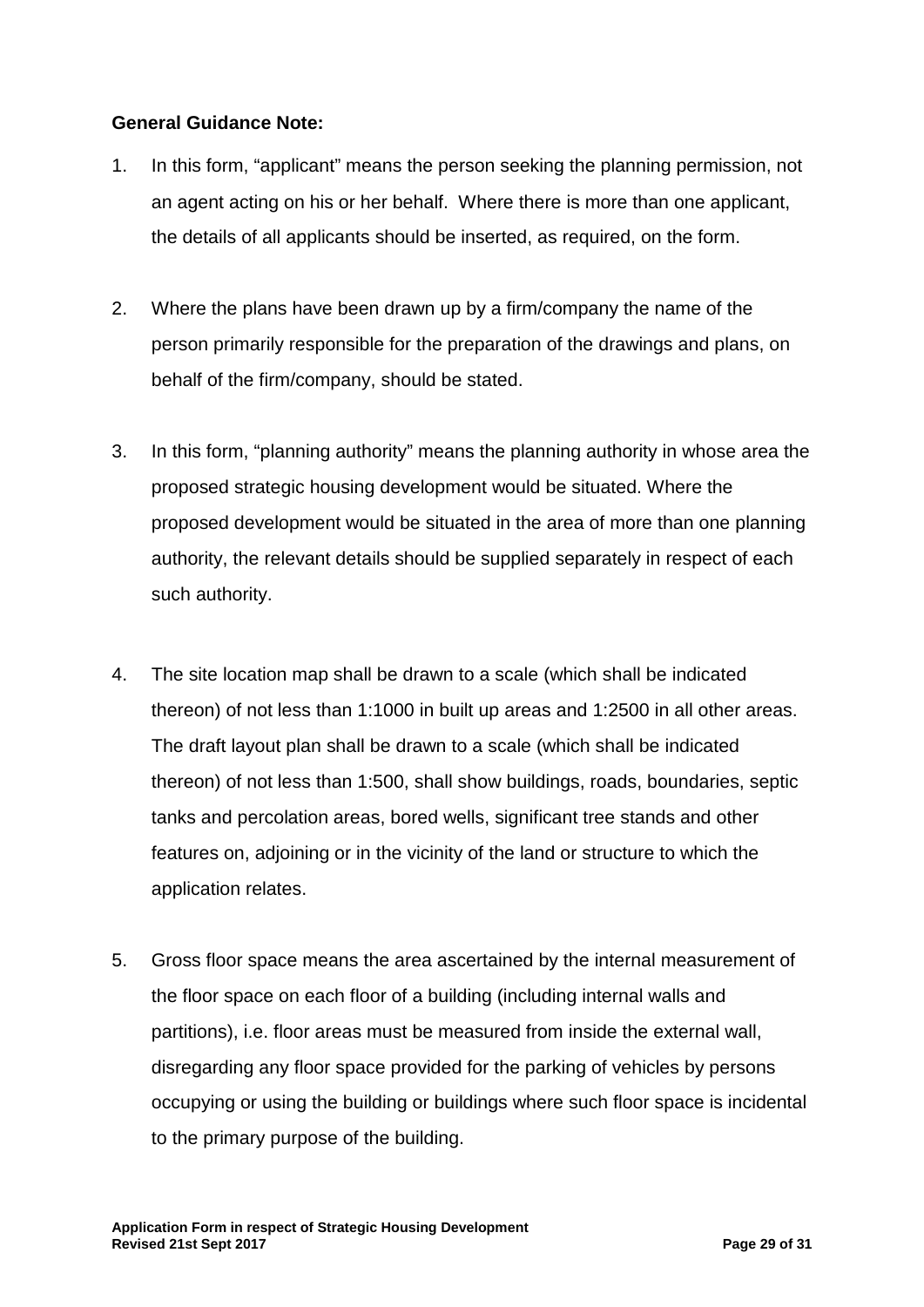- 6. An Environmental Impact Assessment Report (EIAR) is required to accompany an application for permission for strategic housing development of a class set out in Schedule 5 of the Planning and Development Regulations 2001-2017 that exceeds a limit, quantity or threshold set for that class of development. An EIAR will be required in respect of sub-threshold strategic housing development where An Bord Pleanála considers that the proposed development would be likely to have significant effects on the environment. Under section 7(1)(a)(i)(I) of the Act of 2016, a prospective applicant may request An Bord Pleanála to carry out an EIA screening in respect of a proposed strategic housing development.
- 7. An appropriate assessment (AA) is required to accompany an application for permission for strategic housing development in cases where it cannot be excluded that the proposed development would have a significant effect on a European site. Under section 7(1)(a)(i)(II) of the Act of 2016, a prospective applicant may request An Bord Pleanála to carry out an AA screening in respect of a proposed strategic housing development.
- 8. A list of national monuments in the ownership or guardianship of the Minister for Culture, Heritage and the Gaeltacht is available for download from the National Monuments Service website (www.archaeology.ie) under "National Monuments in State Care". A list of preservation orders is similarly available from this website (under "Monument Protection"). The relevant local authority should be contacted in relation to national monuments in its ownership or guardianship. If a proposed development affects or is close to a national monument that is in the ownership or guardianship of the Minister for Culture, Heritage and the Gaeltacht or a local authority, or is the subject of a preservation order or a temporary preservation order, a separate statutory consent for the development is required from that Minister under the National Monuments Acts.